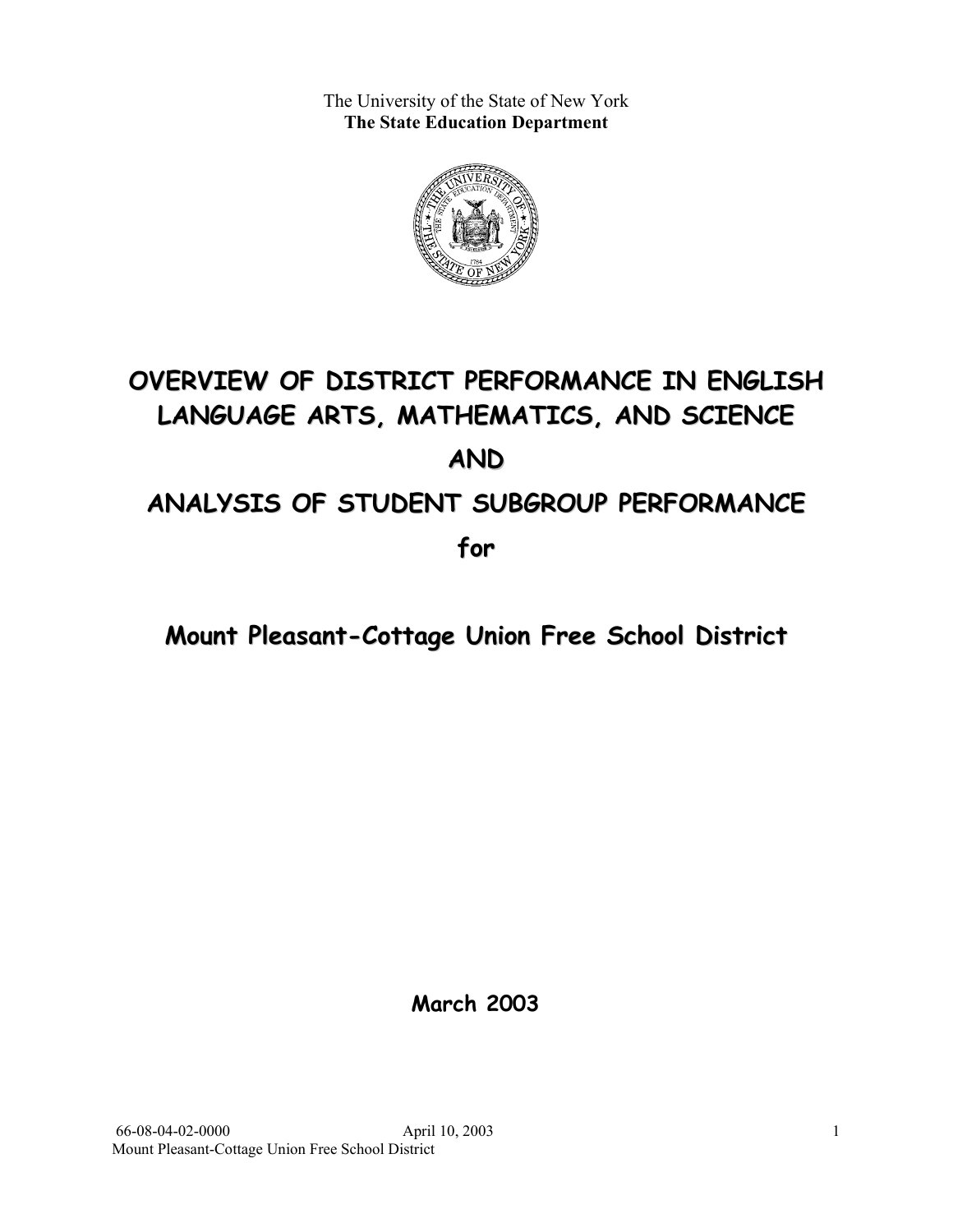#### **THE UNIVERSITY OF THE STATE OF NEW YORK**

#### **Regents of The University**

| Tonawanda      |
|----------------|
| Hollis         |
| Staten Island  |
| New Rochelle   |
| Peru           |
| Huntington     |
| North Syracuse |
| New York       |
| Belle Harbor   |
| Buffalo        |
| Hartsdale      |
| Albany         |
| <b>Bronx</b>   |
| New York       |
| Binghamton     |
| Rochester      |

#### **President of The University and Commissioner of Education**

RICHARD P. MILLS

#### **Chief Operating Officer**

RICHARD H. CATE

**Deputy Commissioner for Elementary, Middle, Secondary and Continuing Education**  JAMES A. KADAMUS

#### **Coordinator, School Operations and Management Services**  CHARLES SZUBERLA

#### **Coordinator, Information and Reporting Services**

MARTHA P. MUSSER

The State Education Department does not discriminate on the basis of age, color, religion, creed, disability, marital status, veteran status, national origin, race, gender, genetic predisposition or carrier status, or sexual orientation in its educational programs, services and activities. Portions of this publication can be made available in a variety of formats, including braille, large print or audio tape, upon request. Inquiries concerning this policy of nondiscrimination should be directed to the Department's Office for Diversity, Ethics, and Access, Room 530, Education Building, Albany, NY 12234. **Requests for additional copies of this publication may be made by contacting the Publications Sales Desk, Room 309, Education Building, Albany, NY 12234.** 

Please address all correspondence about this report that is not related to data corrections to:

*School Report Card Coordinator Information and Reporting Services Team New York State Education Department Room 863 EBA 89 Washington Avenue Albany, NY 12234*  E-mail: *RPTCARD@mail.nysed.gov*

 66-08-04-02-0000 April 10, 2003 Mount Pleasant-Cottage Union Free School District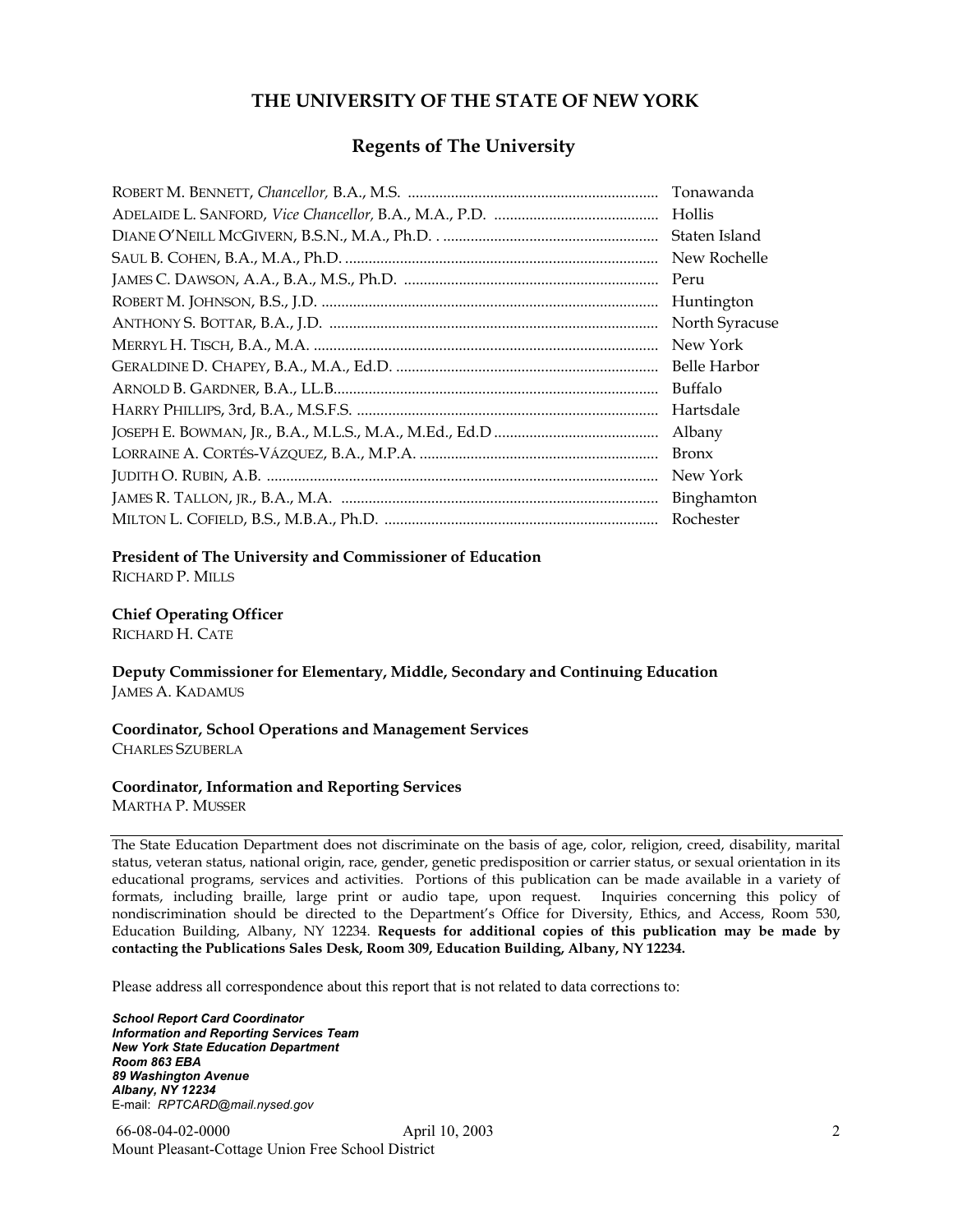The *New York State District Report Card* is an important part of the Board of Regents effort to raise learning standards for all students. It provides information to the public on student performance and other measures of district performance. Knowledge gained from the district report card on a district's strengths and weaknesses can be used to improve instruction and services to students.

The *New York State District Report Card* consists of three parts: the *Overview of District Performance in English Language Arts, Mathematics, and Science and Analysis of Student Subgroup Performance,* the *Comprehensive Information Report,* and the *District Accountability Report*. The *Overview and Analysis* presents performance data on measures required by the federal No Child Left Behind Act: English, mathematics, science, and graduation rate. Performance data on other State assessments can be found in the *Comprehensive Information Report*. The *District Accountability Report* provides information as to whether a district is making adequate progress toward enabling all students to achieve proficiency in English and mathematics.

State assessments are designed to help ensure that all students reach high learning standards. They show whether students are getting the foundation knowledge they need to succeed at the elementary, middle, and commencement levels and beyond. The State requires that students who are not making appropriate progress toward the standards receive academic intervention services.

In the *Overview*, performance on the elementary- and middle-level assessments in English language arts and mathematics and on the middle-level science test is reported in terms of mean scores and the percentage of students scoring at each of the four levels. These levels indicate performance on the standards from seriously deficient to advanced proficiency. Performance on the elementary-level science test is reported in terms of mean scores and the percentage of students making appropriate progress. Regents examination scores are reported in four score ranges. Scores of 65 to 100 are passing; scores of 55 to 64 earn credit toward a local diploma (with the approval of the local board of education). Though each elementary- and middle-level assessment is administered to students in a specific grade, secondary-level assessments are taken by students when they complete the coursework for the core curriculum. Therefore, the performance of students at the secondary level is measured for a student cohort rather than a group of students at a particular grade level. Students are grouped in cohorts according to the year in which they first entered grade 9.

The assessment data in the *Overview and Analysis* are for all tested students in the district, including general-education students and students with disabilities. In the *Overview*, each district's performance is compared with that of all public schools statewide. In the *Analysis*, performance is disaggregated by race/ethnicity, disability status, gender, LEP status, income level, and migrant status.

Explanations of terms referred to or symbols used in this part of the district report card may be found in the glossary on the last page. Further information on the district report card may be found in the guide, *Understanding Your School Report Card 2003*, available at your district or on the Information and Reporting Services Web site at www.emsc.nysed.gov/irts.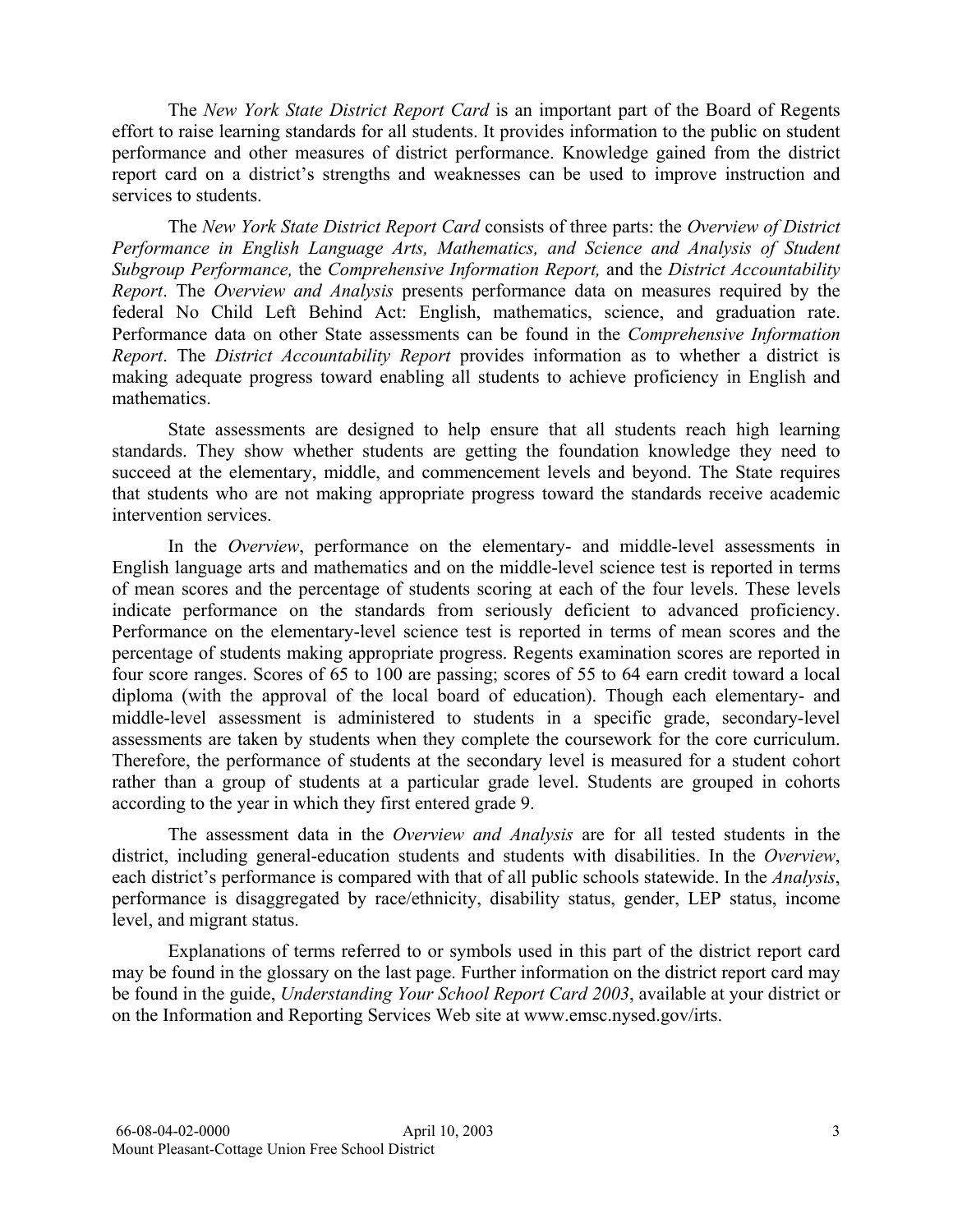# **Overview of District Performance in English Language Arts, Mathematics, and Science**

## **District Profile**

| Superintendent:             | Norman Freimark           |                                                  | (914)769-0456<br>Phone:      |  |
|-----------------------------|---------------------------|--------------------------------------------------|------------------------------|--|
| Organization<br>$2001 - 02$ |                           | School District Staff (both full- and part-time) |                              |  |
| Grade Range                 | <b>Student Enrollment</b> | Count of Teachers                                | Count of Other Professionals |  |
| <b>NA</b>                   | 327                       | 66                                               | 5                            |  |

| 2000-01 School District Total Expenditure per Pupil    | \$16,296 |
|--------------------------------------------------------|----------|
| 2000-01 NYS Public Schools Total Expenditure per Pupil | \$11.871 |

|                             | 1999-2000 |         | 2000-2001 |         | 2001-2002 |         |
|-----------------------------|-----------|---------|-----------|---------|-----------|---------|
| <b>Student Demographics</b> | Count     | Percent | Count     | Percent | Count     | Percent |
| Limited English Proficient  |           | 0.0%    |           | $0.0\%$ |           | $0.0\%$ |
| Eligible for Free Lunch     | 302       | 100.0%  |           | $0.0\%$ | 327       | 100.0%  |

#### **2001–02 Percentage of Core Classes Taught by Highly Qualified Teachers\***

| <b>Number of Core</b><br><b>Classes</b> | <b>Percent Taught</b><br>by Highly<br>Qualified<br><b>Teachers</b> |
|-----------------------------------------|--------------------------------------------------------------------|
| 13                                      | 100%                                                               |

\*For the 2001–02 school year only, teachers of core classes are considered to be highly qualified if they are certified to teach that subject.

#### **2001–02 Percentage of Teachers with No Valid Teaching Certificate\***

| Number of<br><b>Teachers</b> | <b>Percent No</b><br><b>Valid Teaching</b><br><b>Certificate</b> |
|------------------------------|------------------------------------------------------------------|
| 61                           | 2%                                                               |

\*This count includes teachers with temporary licenses who do not have a valid permanent or provisional teaching certificate.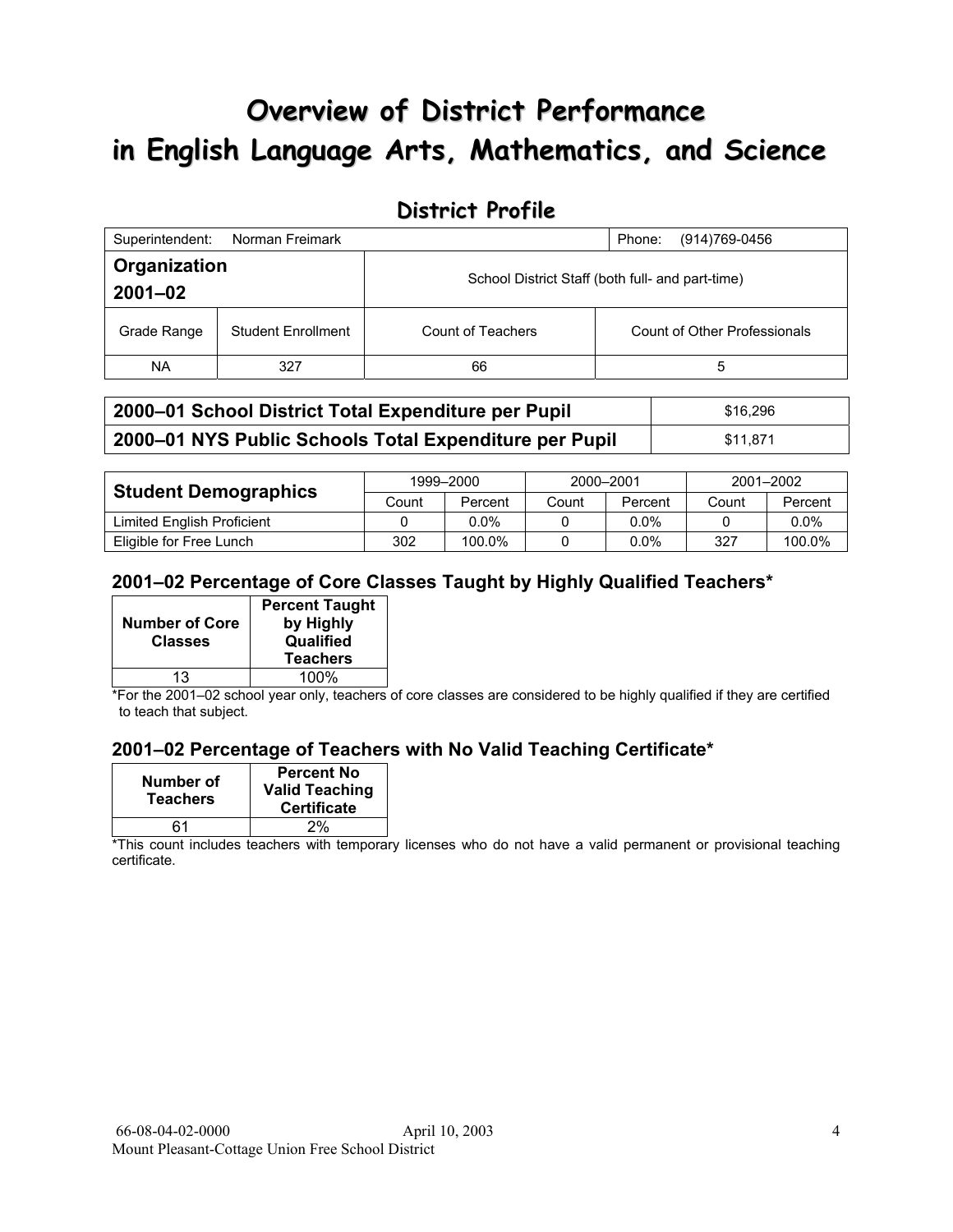English Language Arts



|                                                 |                    | <b>Counts of Students Tested</b> |                    |                    |              |            |
|-------------------------------------------------|--------------------|----------------------------------|--------------------|--------------------|--------------|------------|
| <b>Performance at I</b><br><b>This District</b> | Level 1<br>455-602 | Level 2<br>603-644               | Level 3<br>645-691 | Level 4<br>692-800 | <b>Total</b> | Mean Score |
| <b>Jan-Feb 2000</b>                             |                    |                                  |                    |                    |              | 598        |
| <b>Jan-Feb 2001</b>                             |                    |                                  |                    |                    |              | 607        |
| Jan-Feb 2002                                    | 14                 |                                  |                    |                    | 25           | 592        |

|         | Elementary-Level English Language Arts Levels - Listening, Reading, and Writing Standards                 |
|---------|-----------------------------------------------------------------------------------------------------------|
| Level 4 | These students exceed the standards and are moving toward high performance on the Regents examination.    |
| Level 3 | These students meet the standards and, with continued steady growth, should pass the Regents examination. |
| Level 2 | These students need extra help to meet the standards and pass the Regents examination.                    |
| Level 1 | These students have serious academic deficiencies.                                                        |

#### **Performance of Limited English Proficient (LEP) Students**

| Grade 4 | <b>English Proficiency Below Effective Participation Level</b> | <b>Making Appropriate Progress</b> |
|---------|----------------------------------------------------------------|------------------------------------|
| 2002    |                                                                |                                    |

### **Performance of Elementary-Level Students with Severe Disabilities on the New York State Alternate Assessment (NYSAA) in English**

|             | Number<br><b>Tested</b> | <b>AA-Level 1</b> | AA-Level 2 | AA-Level 3 | AA-Level 4 |
|-------------|-------------------------|-------------------|------------|------------|------------|
| $2001 - 02$ |                         |                   |            |            |            |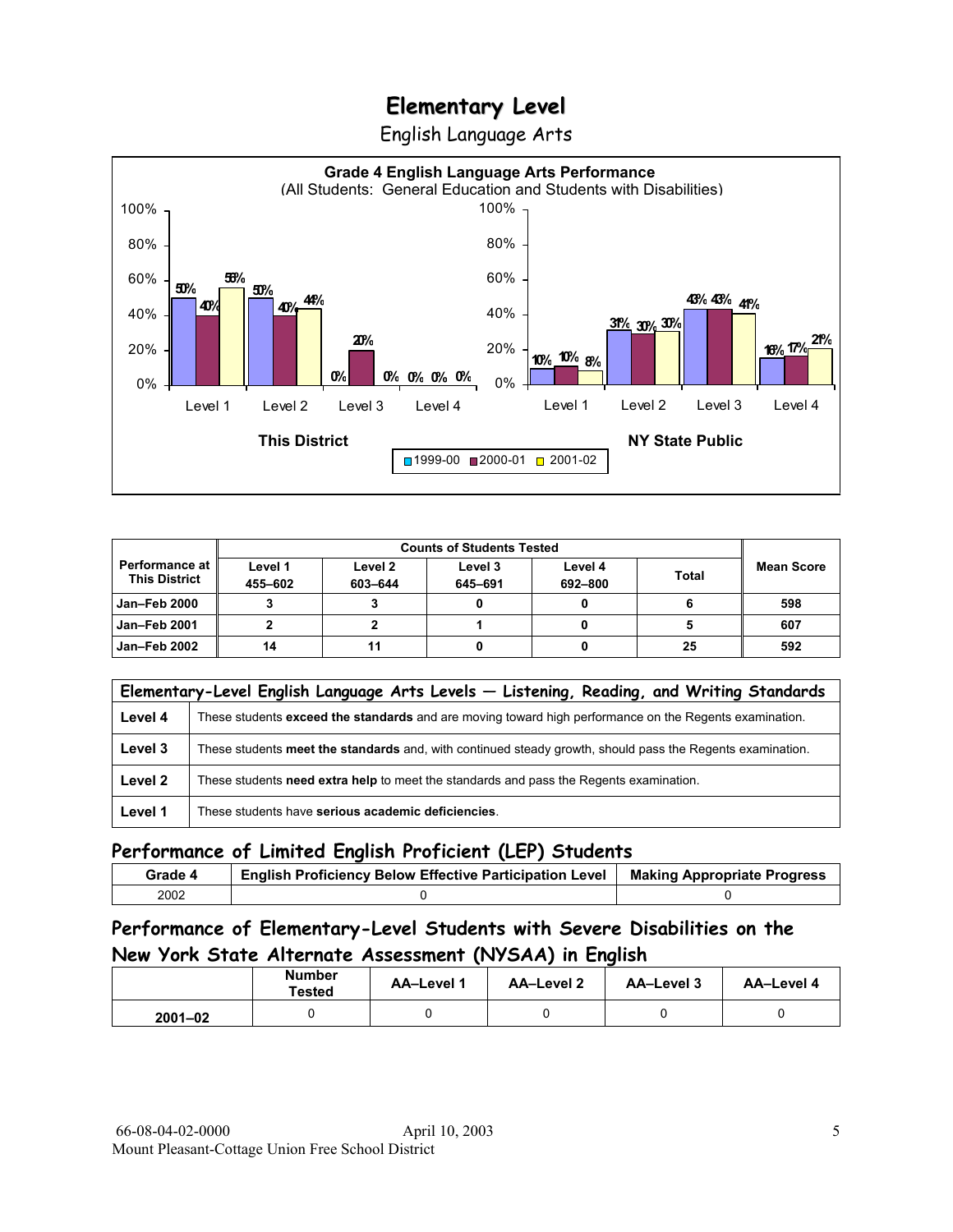### Mathematics



|                                               | <b>Counts of Students Tested</b> |                    |                    |                    |              |                   |
|-----------------------------------------------|----------------------------------|--------------------|--------------------|--------------------|--------------|-------------------|
| <b>Performance at</b><br><b>This District</b> | Level 1<br>448-601               | Level 2<br>602-636 | Level 3<br>637-677 | Level 4<br>678-810 | <b>Total</b> | <b>Mean Score</b> |
| <b>May 2000</b>                               |                                  |                    |                    |                    |              |                   |
| May 2001                                      |                                  |                    |                    |                    |              | 630               |
| May 2002                                      | 21                               |                    |                    |                    | 27           | 586               |

|         | Elementary-Level Mathematics Levels -<br>Knowledge, Reasoning, and Problem-Solving Standards              |  |  |  |
|---------|-----------------------------------------------------------------------------------------------------------|--|--|--|
| Level 4 | These students exceed the standards and are moving toward high performance on the Regents examination.    |  |  |  |
| Level 3 | These students meet the standards and, with continued steady growth, should pass the Regents examination. |  |  |  |
| Level 2 | These students need extra help to meet the standards and pass the Regents examination.                    |  |  |  |
| Level 1 | These students have serious academic deficiencies.                                                        |  |  |  |

**Performance of Elementary-Level Students with Severe Disabilities on the New York State Alternate Assessment (NYSAA) in Mathematics, Science, and Technology** 

|             | <b>Number</b><br>Tested | AA-Level 1 | <b>AA-Level 2</b> | <b>AA-Level 3</b> | AA-Level 4 |
|-------------|-------------------------|------------|-------------------|-------------------|------------|
| $2001 - 02$ |                         |            |                   |                   |            |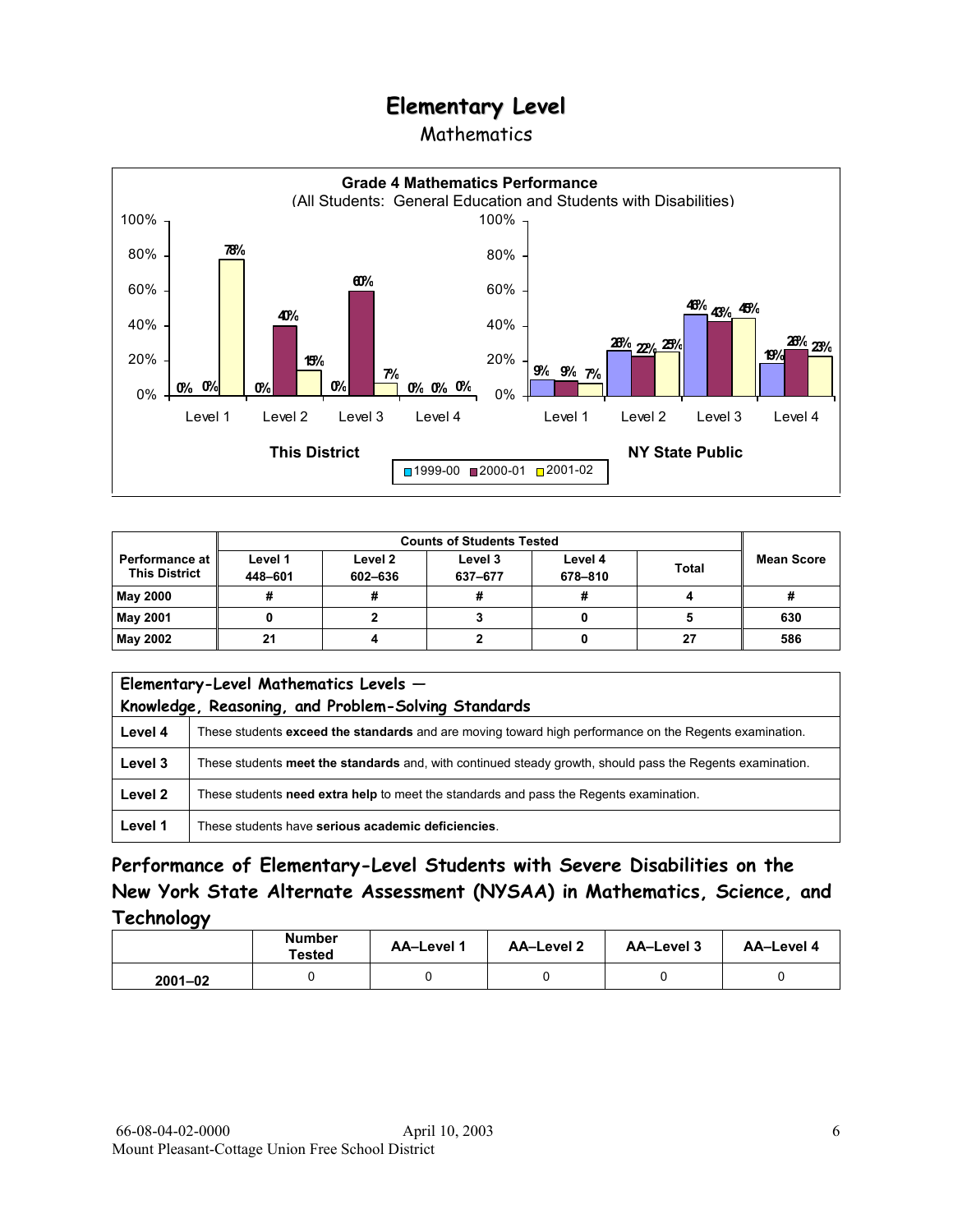Science Multiple-Choice



#### **All Students**

|                 |    | <b>Number Tested   Number Above SDL  </b> | <b>Mean Score</b> |
|-----------------|----|-------------------------------------------|-------------------|
| <b>May 2000</b> |    |                                           | 22                |
| <b>May 2001</b> |    |                                           |                   |
| May 2002        | 25 |                                           | 23                |

| Grade 4 Science – Knowledge, Reasoning, and Problem-Solving Standards |                                                                                                                                                                                                                                          |  |  |  |  |  |
|-----------------------------------------------------------------------|------------------------------------------------------------------------------------------------------------------------------------------------------------------------------------------------------------------------------------------|--|--|--|--|--|
| <b>Multiple-Choice</b><br><b>Test Component</b>                       | This component contains 45 multiple-choice questions based upon the New York State Elementary<br>Science Syllabus and referenced to the New York State Learning Standards for Mathematics, Science<br>and Technology (Elementary Level). |  |  |  |  |  |
| <b>State Designated</b>                                               | Students who correctly answer fewer than 30 of the 45 questions of the multiple-choice test component                                                                                                                                    |  |  |  |  |  |
| Level (SDL)                                                           | must receive academic intervention services in the following term of instruction.                                                                                                                                                        |  |  |  |  |  |
| <b>School Mean</b>                                                    | For the multiple-choice test component, the mean score is the average number of correct answers for                                                                                                                                      |  |  |  |  |  |
| <b>Scores</b>                                                         | students tested. If all tested students answered all questions correctly, this score would be 45.                                                                                                                                        |  |  |  |  |  |

# **Elementary Level**

Science Performance Test

The elementary-level science test is composed of two sections, the multiple-choice section (described above) and the performance test. The performance test is not used to determine the need for academic intervention services or for accountability purposes because not all students are administered the same three tasks.

| All Students                              |  |    |  |  |  |
|-------------------------------------------|--|----|--|--|--|
| <b>Number Tested</b><br><b>Mean Score</b> |  |    |  |  |  |
| May 2000                                  |  | 29 |  |  |  |
| <b>May 2001</b>                           |  |    |  |  |  |
| <b>May 2002</b><br>16<br>25               |  |    |  |  |  |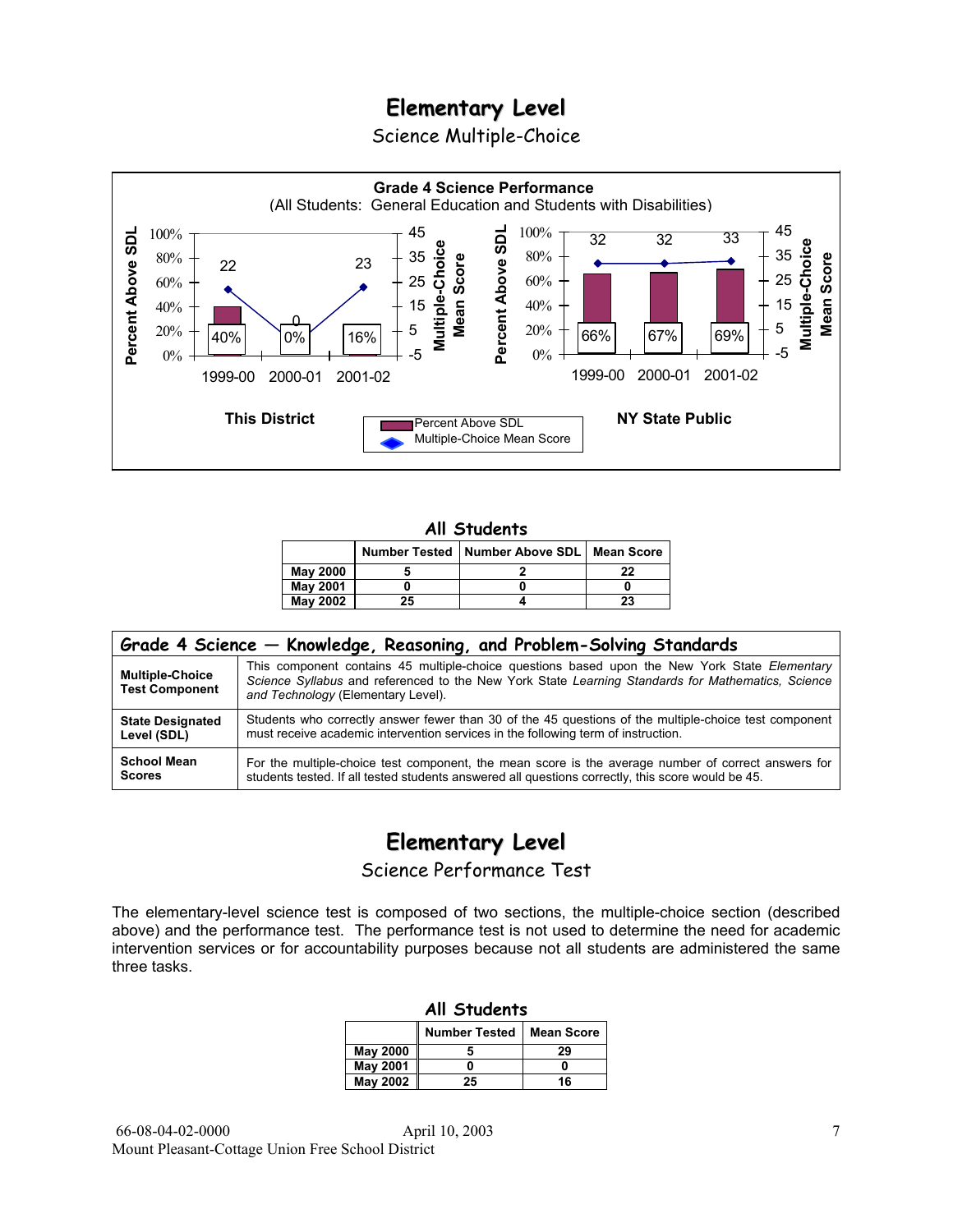English Language Arts



| <b>Performance at I</b><br><b>This District</b> | Level 1<br>527-661 | Level 2<br>662-700 | Level 3<br>701-738 | Level 4<br>739-830 | <b>Total</b> | <b>Mean Score</b> |
|-------------------------------------------------|--------------------|--------------------|--------------------|--------------------|--------------|-------------------|
| <b>May 2000</b>                                 |                    | 12                 |                    |                    | 21           | 659               |
| <b>May 2001</b>                                 | 18                 |                    |                    |                    | 27           | 656               |
|                                                 | Level 1<br>527-659 | Level 2<br>660-698 | Level 3<br>699-737 | Level 4<br>738-830 | <b>Total</b> |                   |
| <b>March 2002</b>                               | 30                 | 20                 |                    | 0                  | 50           | 646               |

|         | Middle-Level English Language Arts Levels - Listening, Reading, and Writing Standards                     |  |  |  |  |
|---------|-----------------------------------------------------------------------------------------------------------|--|--|--|--|
| Level 4 | These students exceed the standards and are moving toward high performance on the Regents examination.    |  |  |  |  |
| Level 3 | These students meet the standards and, with continued steady growth, should pass the Regents examination. |  |  |  |  |
| Level 2 | These students need extra help to meet the standards and pass the Regents examination.                    |  |  |  |  |
| Level 1 | These students have serious academic deficiencies.                                                        |  |  |  |  |

### **Performance of Limited English Proficient (LEP) Students**

| Grade 8 | <b>English Proficiency Below Effective Participation Level</b> | <b>Making Appropriate Progress</b> |
|---------|----------------------------------------------------------------|------------------------------------|
| 2002    |                                                                |                                    |

### **Performance of Middle-Level Students with Severe Disabilities on the New York State Alternate Assessment (NYSAA) in English**

|             | Number<br><b>AA-Level 1</b><br>Tested |  | AA-Level 2 | AA-Level 3 | AA-Level 4 |
|-------------|---------------------------------------|--|------------|------------|------------|
| $2001 - 02$ |                                       |  |            |            |            |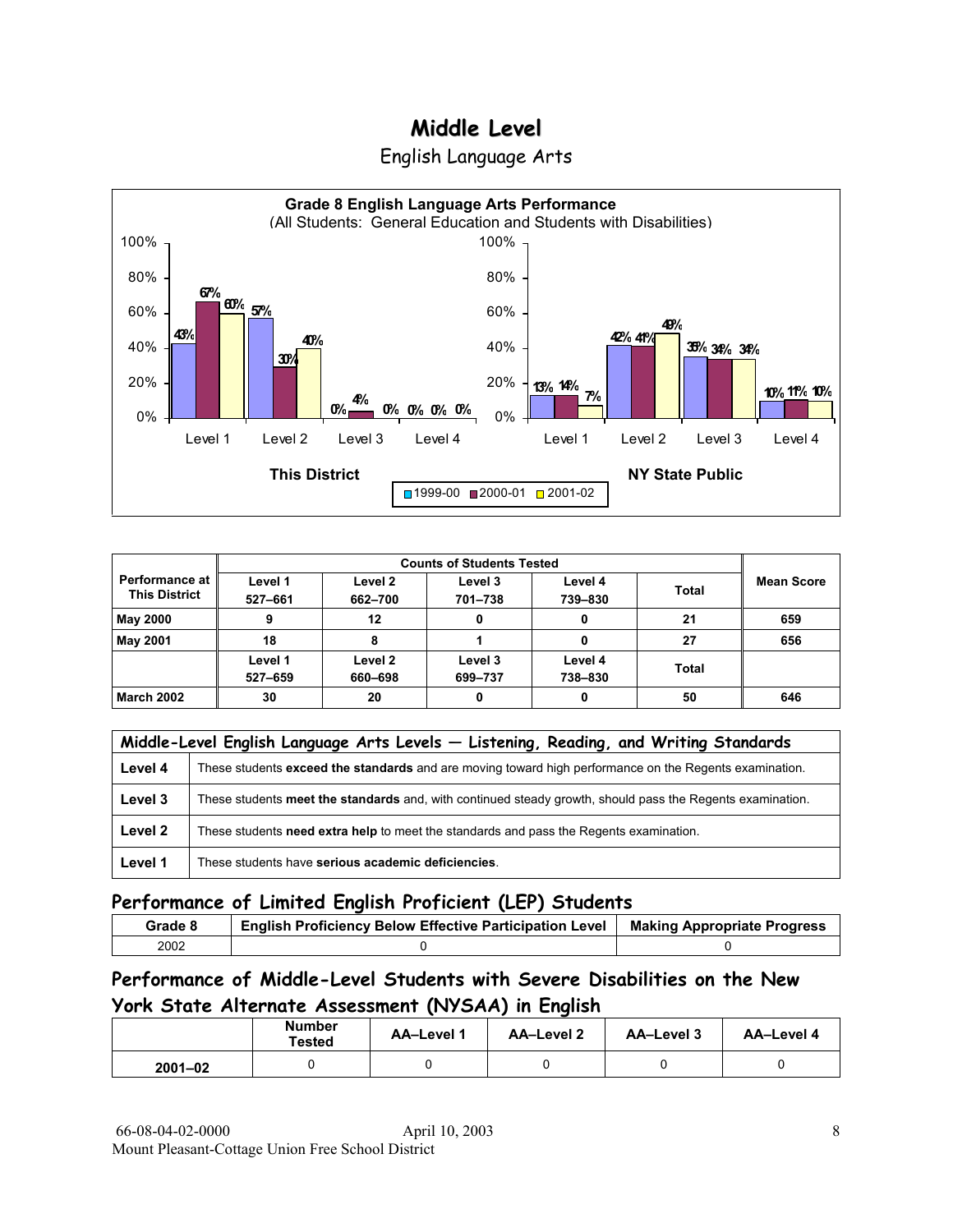**Mathematics** 



| <b>Performance at</b><br><b>This District</b> | Level 1 | Level 2 | Level 3 | Level 4 | <b>Total</b> | <b>Mean Score</b> |  |
|-----------------------------------------------|---------|---------|---------|---------|--------------|-------------------|--|
|                                               | 517-680 | 681-715 | 716-759 | 760-882 |              |                   |  |
| <b>May 2000</b>                               | 22      |         |         |         | 23           | 641               |  |
| <b>May 2001</b>                               | 20      |         |         |         | 31           | 667               |  |
| <b>May 2002</b>                               | 52      | 10      |         |         | 63           | 621               |  |

|         | Middle-Level Mathematics Levels - Knowledge, Reasoning, and Problem-Solving Standards                     |  |  |  |  |  |
|---------|-----------------------------------------------------------------------------------------------------------|--|--|--|--|--|
| Level 4 | These students exceed the standards and are moving toward high performance on the Regents examination.    |  |  |  |  |  |
| Level 3 | These students meet the standards and, with continued steady growth, should pass the Regents examination. |  |  |  |  |  |
| Level 2 | These students need extra help to meet the standards and pass the Regents examination.                    |  |  |  |  |  |
| Level 1 | These students have serious academic deficiencies.                                                        |  |  |  |  |  |

### **Performance of Middle-Level Students with Severe Disabilities on the New York State Alternate Assessment (NYSAA) in Mathematics, Science, and Technology**

|             | <b>Number</b><br>Tested | <b>AA-Level 1</b> | AA-Level 2 | AA-Level 3 | AA-Level 4 |
|-------------|-------------------------|-------------------|------------|------------|------------|
| $2001 - 02$ |                         |                   |            |            |            |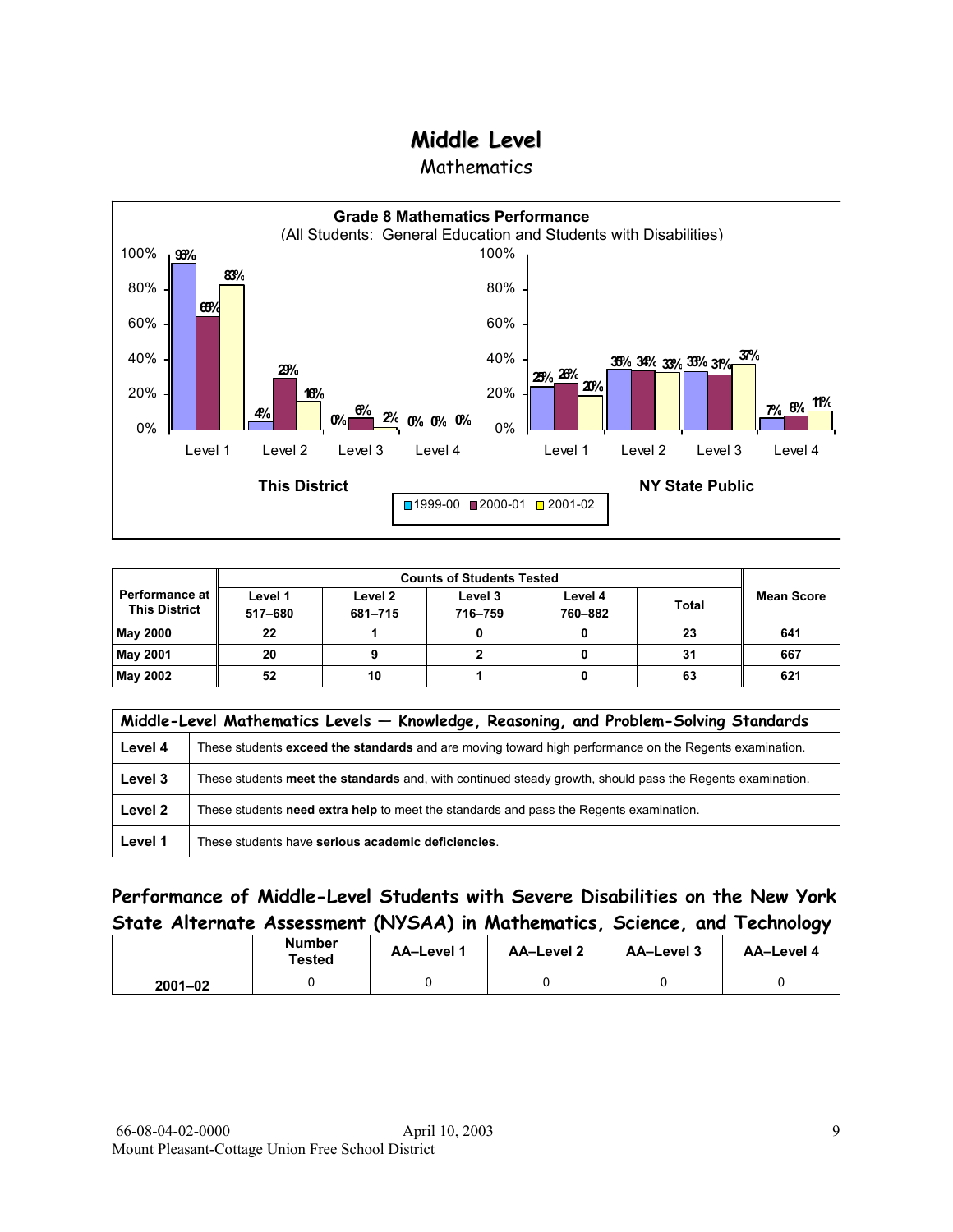#### Science



| <b>Performance at This District</b> |                        | <b>Counts of Students Tested</b> |         |         |         |              | <b>Mean Score</b> |
|-------------------------------------|------------------------|----------------------------------|---------|---------|---------|--------------|-------------------|
|                                     |                        | ∟evel 1                          | ∟evel 2 | Level 3 | Level 4 | <b>Total</b> |                   |
| <b>June 2002</b>                    | Middle-Level Science   | 32                               |         |         |         | 60           | 48                |
|                                     | <b>Regents Science</b> |                                  |         |         |         |              |                   |

|                    | Middle-Level Science Levels - Knowledge, Reasoning, and Problem-Solving Standards*                                                                                                             |  |  |  |  |  |  |  |  |  |
|--------------------|------------------------------------------------------------------------------------------------------------------------------------------------------------------------------------------------|--|--|--|--|--|--|--|--|--|
| Level 4            | These students exceed the standards on the middle-level science test and are moving toward high performance<br>on the Regents examinations or score 85-100 on a Regents science examination.   |  |  |  |  |  |  |  |  |  |
| Level 3            | These students meet the standards on the middle-level science test and, with continued steady growth, should<br>pass the Regents examinations or score 65–84 on a Regents science examination. |  |  |  |  |  |  |  |  |  |
| Level <sub>2</sub> | These students need extra help to meet the standards for middle-level science and to pass the Regents<br>examinations or score 55–64 on a Regents science examination.                         |  |  |  |  |  |  |  |  |  |
| Level 1            | These students have serious academic deficiencies as evidenced in the middle-level science test or score 0–54<br>on a Regents science examination.                                             |  |  |  |  |  |  |  |  |  |

\*Students may demonstrate proficiency in middle-level science by scoring at level 3 or above on the middle-level science test or by scoring 65 or above on a Regents examination in science.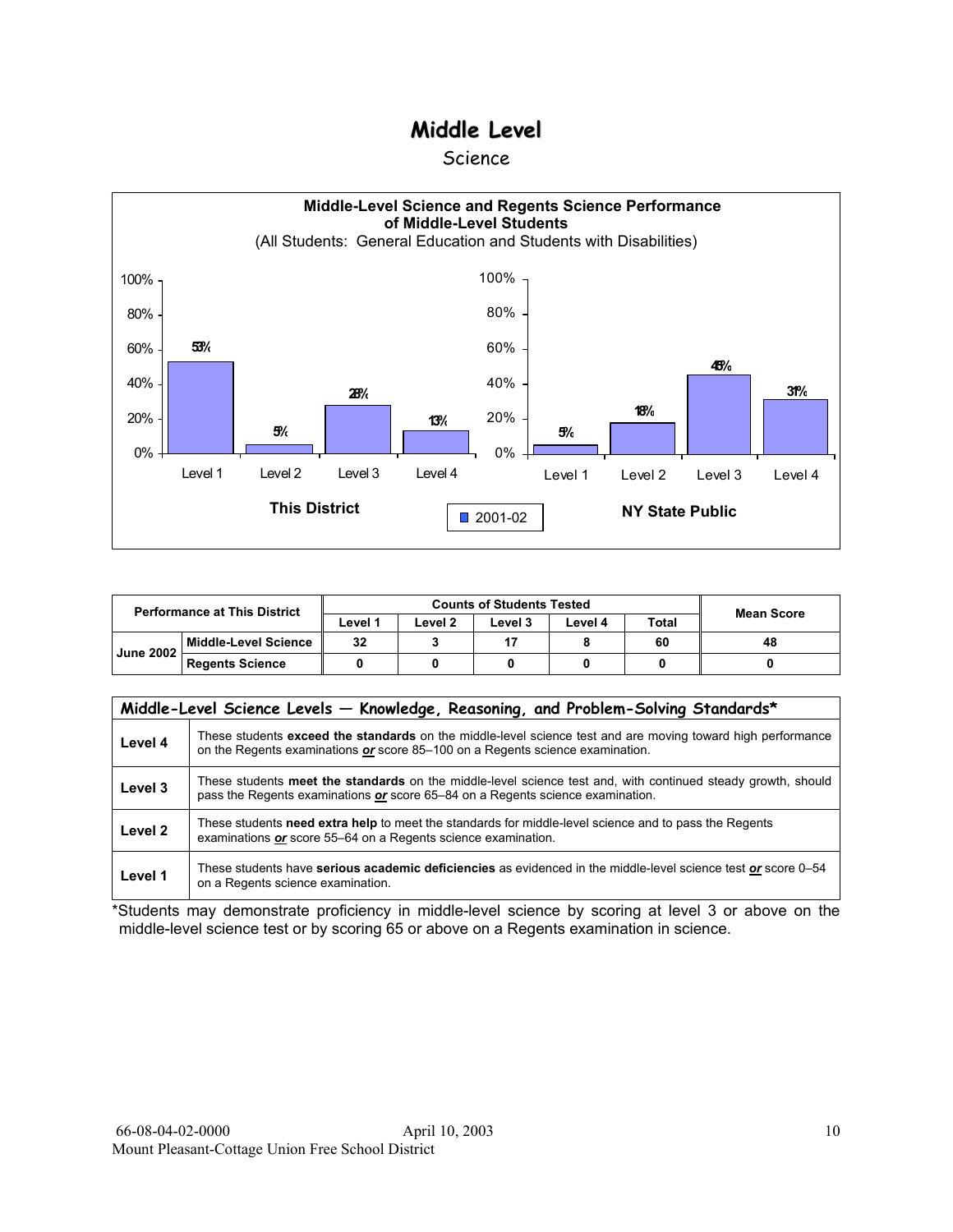# **High School English Achievement after Four Years of Instruction**

 The graph and table below present performance of the 1997 and 1998 cohort members on the Regents English examination four years after entering grade 9. A score of 65 or above on this examination is considered passing. Only the highest score of each student is counted, regardless of how many times the student took the examination. In the graph, students passing approved alternatives to this examination are counted as scoring in the 65 to 84 range. In the table, the numbers of students who met the graduation requirement by passing an approved alternative or the Regents competency tests (RCTs) in reading and writing are listed separately. (RCT results are not included in the graph.) Students who score 55 to 64 on the Regents examination in comprehensive English may be given credit towards a local high school diploma if allowed by the district board of education.



|                       | English Graduation Requirement Achievement after Four Years of High School* |                          |                                                     |                                                     |                                                      |                                          |                      |  |  |  |  |  |
|-----------------------|-----------------------------------------------------------------------------|--------------------------|-----------------------------------------------------|-----------------------------------------------------|------------------------------------------------------|------------------------------------------|----------------------|--|--|--|--|--|
|                       | <b>Student Category</b>                                                     | Cohort<br><b>Members</b> | <b>Highest Score</b><br><b>Between</b><br>55 and 64 | <b>Highest Score</b><br><b>Between</b><br>65 and 84 | <b>Highest Score</b><br><b>Between</b><br>85 and 100 | Approved<br><b>Alternative</b><br>Credit | Passed<br><b>RCT</b> |  |  |  |  |  |
|                       | <b>General Education</b>                                                    |                          |                                                     |                                                     |                                                      |                                          |                      |  |  |  |  |  |
| 1997<br><b>Cohort</b> | Students w/ Disabilities                                                    | 40                       | 14                                                  | 16                                                  |                                                      |                                          |                      |  |  |  |  |  |
|                       | <b>All Students</b>                                                         | 40                       | 14                                                  | 16                                                  |                                                      |                                          |                      |  |  |  |  |  |
|                       | <b>General Education</b>                                                    |                          |                                                     |                                                     |                                                      |                                          |                      |  |  |  |  |  |
| 1998<br><b>Cohort</b> | Students w/ Disabilities                                                    |                          |                                                     |                                                     |                                                      |                                          |                      |  |  |  |  |  |
|                       | <b>All Students</b>                                                         |                          |                                                     |                                                     |                                                      |                                          |                      |  |  |  |  |  |

\*Assessments used to determine counts in this table include the Regents examination in comprehensive English, the component retest in English, the Regents competency tests in reading and writing, and approved alternatives.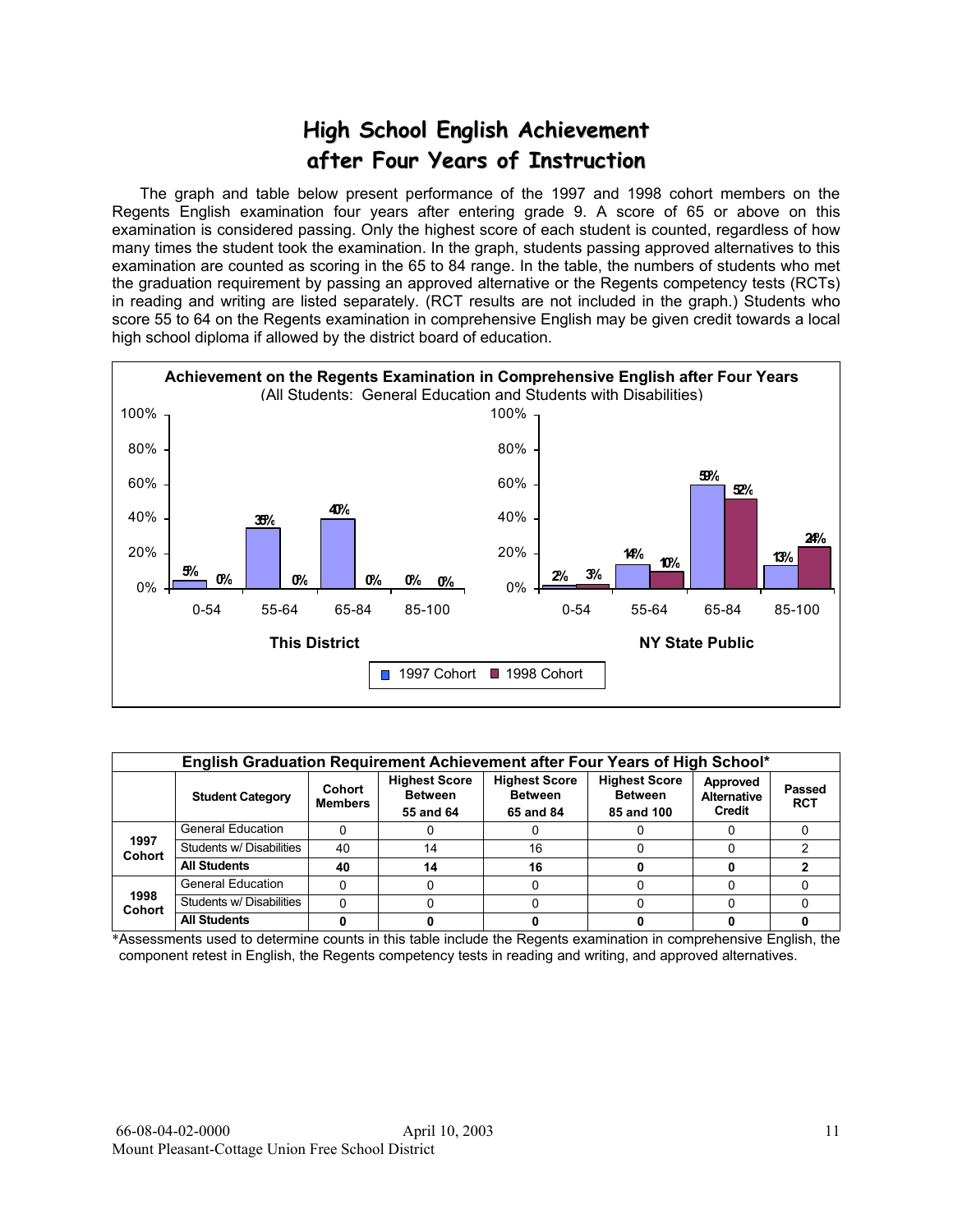# **High School Mathematics Achievement after Four Years of Instruction**

 The graph and table below present performance of the 1997 and 1998 cohort members, four years after entering grade 9, in meeting the graduation assessment requirement in mathematics. A score of 65 or above on a Regents examination in mathematics is considered passing. Only the highest score of each student is counted, regardless of how many times the student took the examination. In the graph, students passing approved alternatives to these examinations are counted as scoring in the 65 to 84 range. In the table, the numbers of students who met the graduation requirement by passing an approved alternative or the Regents competency test (RCT) in mathematics are listed separately. (RCT results are not included in the graph.) Students who score 55 to 64 on a Regents examination in mathematics may be given credit towards a local high school diploma if allowed by the district board of education.



|                       | Mathematics Graduation Requirement Achievement after Four Years of High School* |                          |                                                     |                                                     |                                                      |                                          |                             |  |  |  |  |  |  |
|-----------------------|---------------------------------------------------------------------------------|--------------------------|-----------------------------------------------------|-----------------------------------------------------|------------------------------------------------------|------------------------------------------|-----------------------------|--|--|--|--|--|--|
|                       | <b>Student Category</b>                                                         | Cohort<br><b>Members</b> | <b>Highest Score</b><br><b>Between</b><br>55 and 64 | <b>Highest Score</b><br><b>Between</b><br>65 and 84 | <b>Highest Score</b><br><b>Between</b><br>85 and 100 | Approved<br><b>Alternative</b><br>Credit | <b>Passed</b><br><b>RCT</b> |  |  |  |  |  |  |
|                       | <b>General Education</b>                                                        |                          |                                                     |                                                     |                                                      |                                          |                             |  |  |  |  |  |  |
| 1997<br><b>Cohort</b> | Students w/ Disabilities                                                        | 40                       |                                                     |                                                     |                                                      |                                          | 30                          |  |  |  |  |  |  |
|                       | <b>All Students</b>                                                             | 40                       |                                                     |                                                     |                                                      |                                          | 30                          |  |  |  |  |  |  |
|                       | <b>General Education</b>                                                        |                          |                                                     |                                                     |                                                      |                                          |                             |  |  |  |  |  |  |
| 1998<br><b>Cohort</b> | Students w/ Disabilities                                                        |                          |                                                     |                                                     |                                                      |                                          |                             |  |  |  |  |  |  |
|                       | <b>All Students</b>                                                             |                          |                                                     |                                                     |                                                      |                                          |                             |  |  |  |  |  |  |

\*Assessments used to determine counts in this table include Regents mathematics examinations, the component retest in mathematics, the Regents competency test in mathematics, and approved alternatives.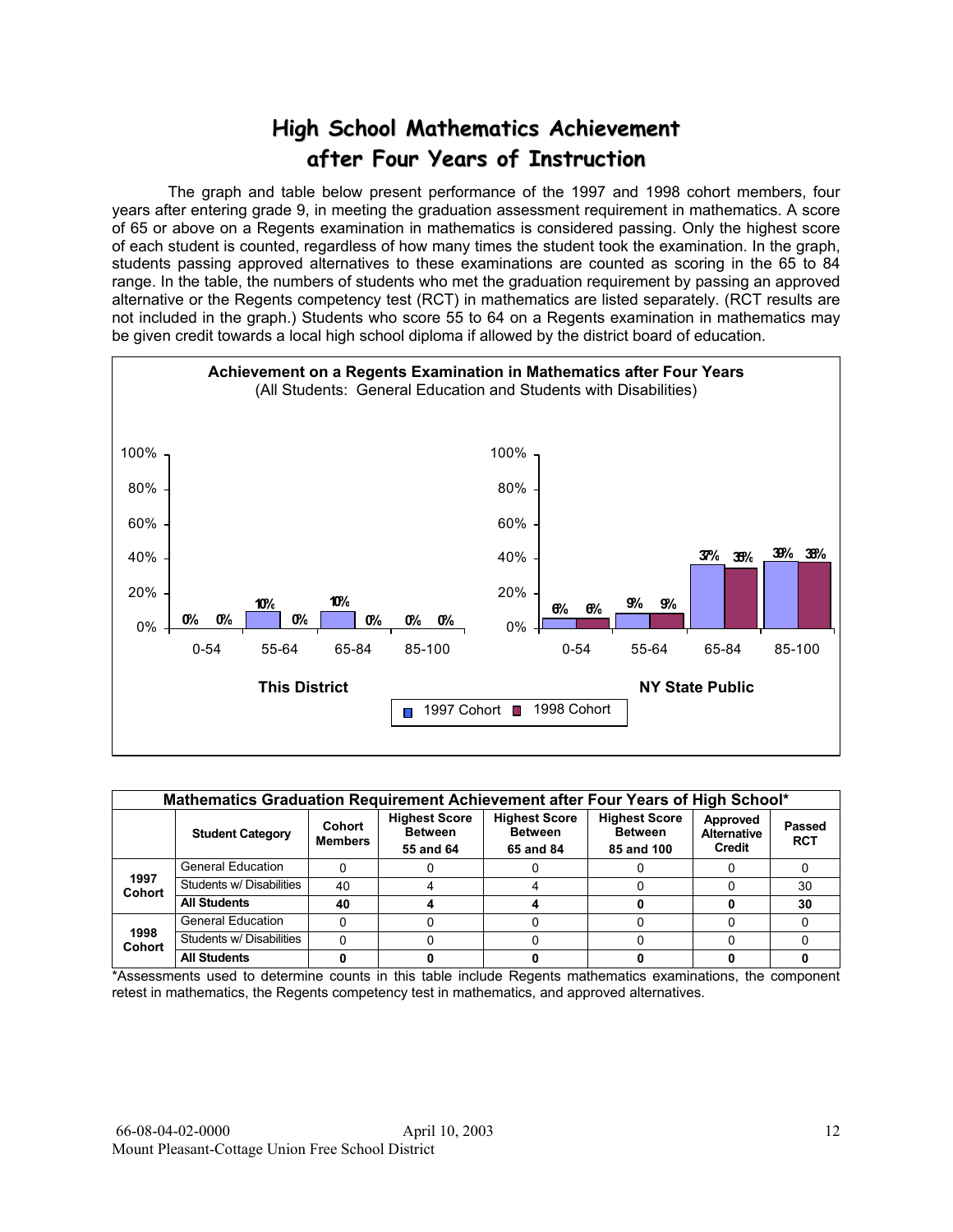# **Analysis of Student Subgroup Performance**

Historically, on State assessments the average performance of Black, Hispanic, and Native American students has been lower than that of White and Asian students. Similarly, students from lowincome families have not performed as well as those from higher income families. A high priority of the Board of Regents is to eliminate these gaps in student performance. In addition, Title I of the federal Elementary and Secondary Education Act includes explicit requirements "to ensure that students served by Title I are given the same opportunity to achieve to high standards and are held to the same high expectations as all students in each State."

This section of the district report card provides performance data by racial/ethnic group, disability status, gender, English proficiency status, income level, and migrant status. The purpose of the student subgroup analyses is to determine if students who perform below the standards in any district tend to fall into particular groups, such as minority students, limited English proficient students, or economically disadvantaged students. If these analyses provide evidence that students in one of the groups achieve at a lower level than other students, the district and community should examine the reasons for this lower performance and make necessary changes in curriculum, instruction, and student support services to remedy these performance gaps.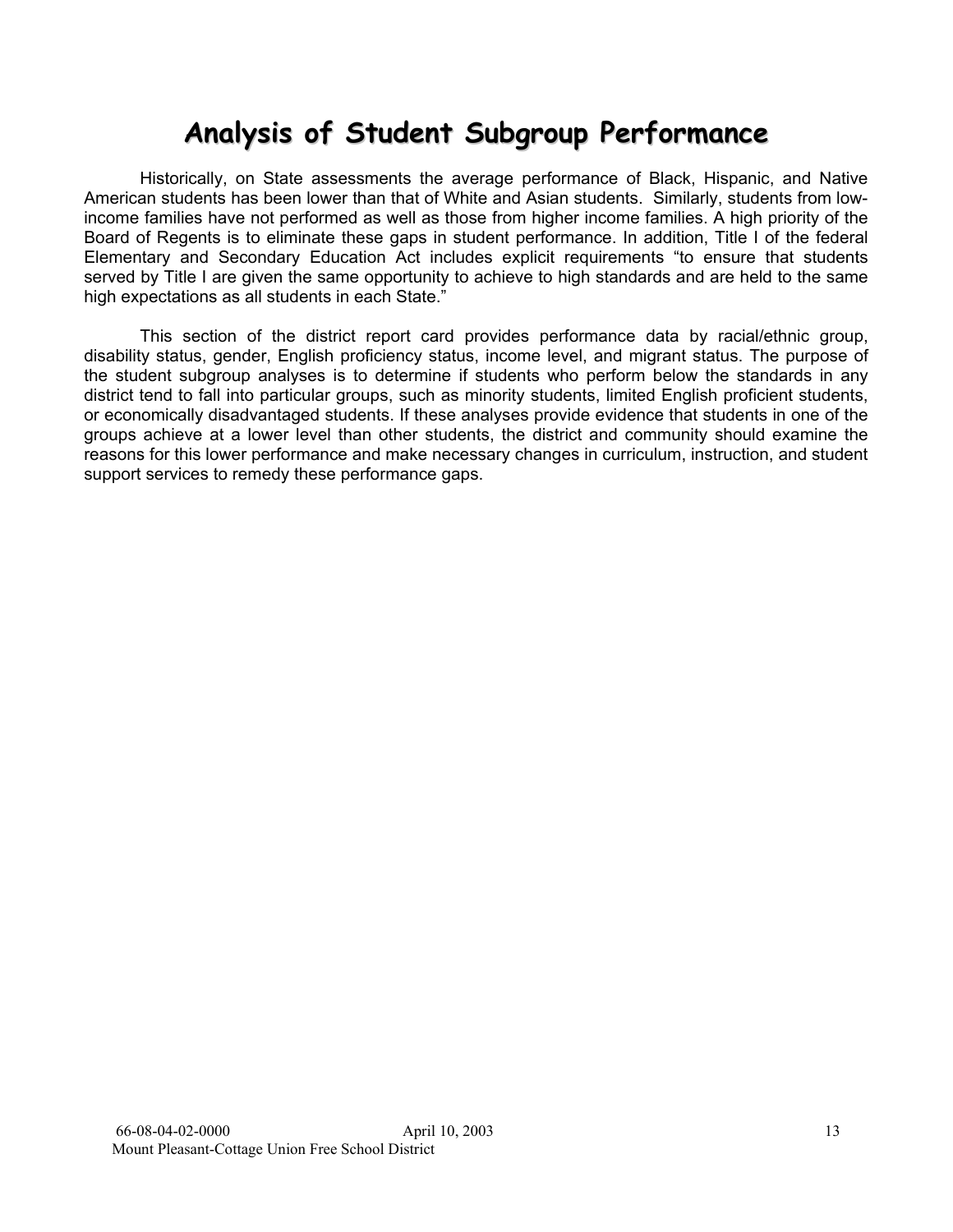English Language Arts

|                                              |                |         | 2000-01                                                           |    |                |             | $2001 - 02$                                                       |             |  |  |
|----------------------------------------------|----------------|---------|-------------------------------------------------------------------|----|----------------|-------------|-------------------------------------------------------------------|-------------|--|--|
| <b>Student Subgroup</b>                      | <b>Tested</b>  |         | <b>Percentages of Tested</b><br><b>Students Scoring at Levels</b> |    | <b>Tested</b>  |             | <b>Percentages of Tested</b><br><b>Students Scoring at Levels</b> |             |  |  |
|                                              |                | $2 - 4$ | $3 - 4$                                                           | 4  |                | $2 - 4$     | $3 - 4$                                                           | 4           |  |  |
| <b>Results by Race/Ethnicity</b>             |                |         |                                                                   |    |                |             |                                                                   |             |  |  |
| American Indian/Alaskan Native               | $\mathbf 0$    | 0%      | 0%                                                                | 0% | 0              | 0%          | 0%                                                                | 0%          |  |  |
| <b>Black</b>                                 | 3              | s       | s                                                                 | s  | 18             | 50%         | 0%                                                                | 0%          |  |  |
| Hispanic                                     | $\overline{c}$ | s       | ${\bf s}$                                                         | s  | 6              | s           | s                                                                 | s           |  |  |
| Asian or Pacific Islander                    | $\pmb{0}$      | 0%      | 0%                                                                | 0% | 0              | 0%          | 0%                                                                | 0%          |  |  |
| White                                        | $\mathbf 0$    | 0%      | 0%                                                                | 0% | $\mathbf{1}$   | s           | s                                                                 | s           |  |  |
| Total                                        | 5              | 60%     | 20%                                                               | 0% | 25             | 44%         | 0%                                                                | 0%          |  |  |
| Small Group Totals (s)                       | 5              | 60%     | 20%                                                               | 0% | $\overline{7}$ | 29%         | 0%                                                                | 0%          |  |  |
| <b>Results by Disability Status</b>          |                |         |                                                                   |    |                |             |                                                                   |             |  |  |
| General-education students                   | 0              | s       | ${\bf s}$                                                         | s  | 0              | s           | s                                                                 | s           |  |  |
| Students with disabilities                   | 5              | s       | s                                                                 | s  | 25             | s           | s                                                                 | s           |  |  |
| Total                                        | 5              | 60%     | 20%                                                               | 0% | 25             | 44%         | 0%                                                                | 0%          |  |  |
| <b>Results by Gender</b>                     |                |         |                                                                   |    |                |             |                                                                   |             |  |  |
| Female                                       | $\Omega$       | s       | s                                                                 | s  | $\overline{2}$ | s           | s                                                                 | s           |  |  |
| Male                                         | 5              | s       | s                                                                 | s  | 23             | $\mathbf s$ | s                                                                 | $\mathbf s$ |  |  |
| Total                                        | 5              | 60%     | 20%                                                               | 0% | 25             | 44%         | 0%                                                                | 0%          |  |  |
| <b>Results by English Proficiency Status</b> |                |         |                                                                   |    |                |             |                                                                   |             |  |  |
| English proficient                           | 5              | 60%     | 20%                                                               | 0% | 25             | 44%         | 0%                                                                | 0%          |  |  |
| Limited English proficient                   | 0              | 0%      | 0%                                                                | 0% | $\Omega$       | 0%          | 0%                                                                | 0%          |  |  |
| Total                                        | 5              | 60%     | 20%                                                               | 0% | 25             | 44%         | 0%                                                                | 0%          |  |  |
| <b>Results by Income Level</b>               |                |         |                                                                   |    |                |             |                                                                   |             |  |  |
| Economically disadvantaged                   | 5              | s       | ${\bf s}$                                                         | s  | 14             | 50%         | 0%                                                                | 0%          |  |  |
| Not disadvantaged                            |                | s       | s                                                                 | s  | 11             | 36%         | 0%                                                                | 0%          |  |  |
| Total                                        | 5              | 60%     | 20%                                                               | 0% | 25             | 44%         | 0%                                                                | 0%          |  |  |
| <b>Results by Migrant Status</b>             |                |         |                                                                   |    |                |             |                                                                   |             |  |  |
| Migrant family                               | 0              | 0%      | 0%                                                                | 0% | 0              | 0%          | 0%                                                                | $0\%$       |  |  |
| Not migrant family                           | 5              | 60%     | 20%                                                               | 0% | 25             | 44%         | 0%                                                                | 0%          |  |  |
| Total                                        | 5              | 60%     | 20%                                                               | 0% | 25             | 44%         | 0%                                                                | 0%          |  |  |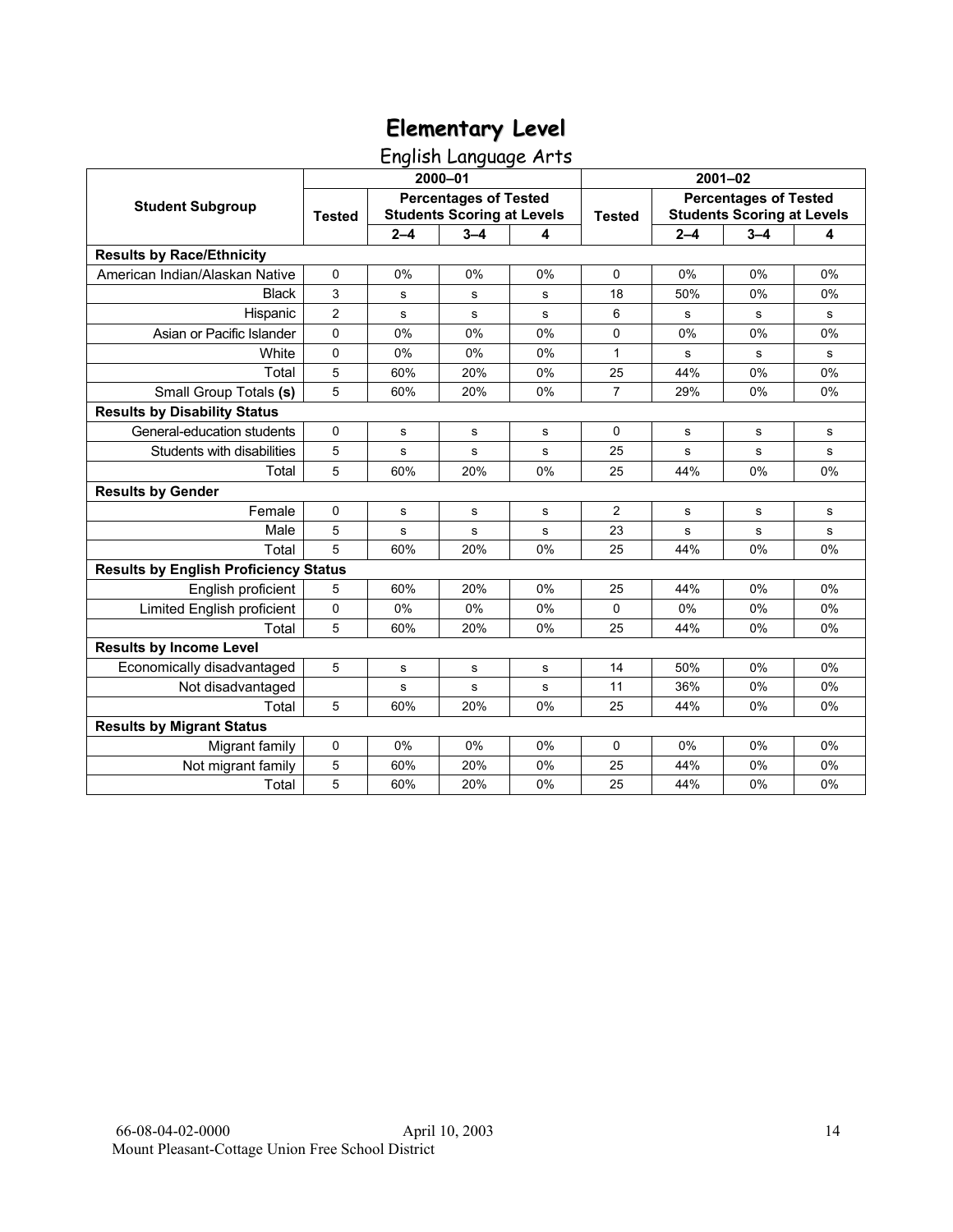### Mathematics

|                                              |                |         | 2000-01                                                           |    | $2001 - 02$   |         |                                                                   |       |  |
|----------------------------------------------|----------------|---------|-------------------------------------------------------------------|----|---------------|---------|-------------------------------------------------------------------|-------|--|
| <b>Student Subgroup</b>                      | <b>Tested</b>  |         | <b>Percentages of Tested</b><br><b>Students Scoring at Levels</b> |    | <b>Tested</b> |         | <b>Percentages of Tested</b><br><b>Students Scoring at Levels</b> |       |  |
|                                              |                | $2 - 4$ | $3 - 4$                                                           | 4  |               | $2 - 4$ | $3 - 4$                                                           | 4     |  |
| <b>Results by Race/Ethnicity</b>             |                |         |                                                                   |    |               |         |                                                                   |       |  |
| American Indian/Alaskan Native               | $\Omega$       | 0%      | 0%                                                                | 0% | $\Omega$      | 0%      | 0%                                                                | 0%    |  |
| <b>Black</b>                                 | 3              | s       | s                                                                 | s  | 18            | 22%     | 6%                                                                | 0%    |  |
| Hispanic                                     | $\overline{2}$ | s       | s                                                                 | s  | 8             | s       | s                                                                 | s     |  |
| Asian or Pacific Islander                    | 0              | 0%      | 0%                                                                | 0% | 0             | 0%      | 0%                                                                | 0%    |  |
| White                                        | 0              | 0%      | 0%                                                                | 0% | $\mathbf{1}$  | s       | s                                                                 | s     |  |
| Total                                        | 5              | 100%    | 60%                                                               | 0% | 27            | 22%     | 7%                                                                | 0%    |  |
| Small Group Totals (s)                       | 5              | 100%    | 60%                                                               | 0% | 9             | 22%     | 11%                                                               | 0%    |  |
| <b>Results by Disability Status</b>          |                |         |                                                                   |    |               |         |                                                                   |       |  |
| General-education students                   | $\Omega$       | s       | s                                                                 | s  | $\Omega$      | s       | s                                                                 | s     |  |
| Students with disabilities                   | 5              | s       | s                                                                 | s  | 27            | s       | s                                                                 | s     |  |
| Total                                        | 5              | 100%    | 60%                                                               | 0% | 27            | 22%     | 7%                                                                | 0%    |  |
| <b>Results by Gender</b>                     |                |         |                                                                   |    |               |         |                                                                   |       |  |
| Female                                       | 0              | s       | s                                                                 | s  | 5             | 0%      | 0%                                                                | $0\%$ |  |
| Male                                         | 5              | s       | s                                                                 | s  | 22            | 27%     | 9%                                                                | 0%    |  |
| Total                                        | 5              | 100%    | 60%                                                               | 0% | 27            | 22%     | 7%                                                                | 0%    |  |
| <b>Results by English Proficiency Status</b> |                |         |                                                                   |    |               |         |                                                                   |       |  |
| English proficient                           | 5              | 100%    | 60%                                                               | 0% | 27            | 22%     | 7%                                                                | 0%    |  |
| Limited English proficient                   | 0              | 0%      | 0%                                                                | 0% | $\Omega$      | 0%      | 0%                                                                | 0%    |  |
| Total                                        | 5              | 100%    | 60%                                                               | 0% | 27            | 22%     | 7%                                                                | 0%    |  |
| <b>Results by Income Level</b>               |                |         |                                                                   |    |               |         |                                                                   |       |  |
| Economically disadvantaged                   | 5              | s       | s                                                                 | s  | 19            | 16%     | 5%                                                                | 0%    |  |
| Not disadvantaged                            | 0              | s       | s                                                                 | s  | 8             | 38%     | 13%                                                               | 0%    |  |
| Total                                        | 5              | 100%    | 60%                                                               | 0% | 27            | 22%     | 7%                                                                | 0%    |  |
| <b>Results by Migrant Status</b>             |                |         |                                                                   |    |               |         |                                                                   |       |  |
| Migrant family                               | 0              | 0%      | 0%                                                                | 0% | 0             | 0%      | 0%                                                                | 0%    |  |
| Not migrant family                           | 5              | 100%    | 60%                                                               | 0% | 27            | 22%     | 7%                                                                | 0%    |  |
| Total                                        | 5              | 100%    | 60%                                                               | 0% | 27            | 22%     | 7%                                                                | 0%    |  |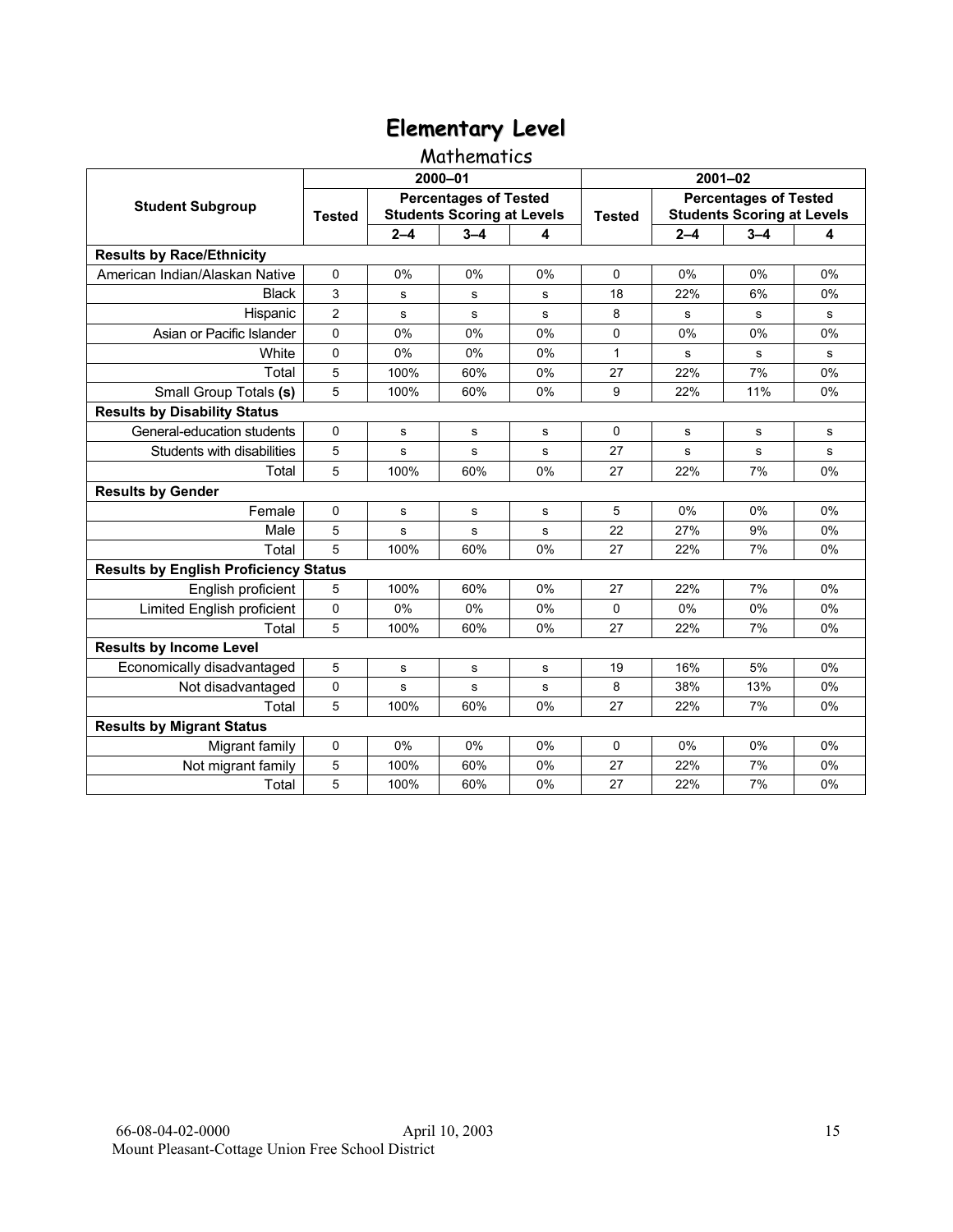## Science Multiple-Choice

|                                              | 2000-01       |                                                                                       | $2001 - 02$    |                                                                                              |  |  |
|----------------------------------------------|---------------|---------------------------------------------------------------------------------------|----------------|----------------------------------------------------------------------------------------------|--|--|
| <b>Student Subgroup</b>                      | <b>Tested</b> | Percentages of<br><b>Tested</b><br><b>Students</b><br><b>Scoring above</b><br>the SDL | <b>Tested</b>  | <b>Percentages of</b><br><b>Tested</b><br><b>Students</b><br><b>Scoring above</b><br>the SDL |  |  |
| <b>Results by Race/Ethnicity</b>             |               |                                                                                       |                |                                                                                              |  |  |
| American Indian/Alaskan Native               |               |                                                                                       | 0              | 0%                                                                                           |  |  |
| <b>Black</b>                                 |               |                                                                                       | 17             | 12%                                                                                          |  |  |
| Hispanic                                     |               |                                                                                       | $\overline{7}$ | s                                                                                            |  |  |
| Asian or Pacific Islander                    |               |                                                                                       | $\mathbf 0$    | 0%                                                                                           |  |  |
| White                                        |               |                                                                                       | 1              | s                                                                                            |  |  |
| Total                                        |               |                                                                                       | 25             | 16%                                                                                          |  |  |
| Small Group Totals (s)                       |               |                                                                                       | 8              | 25%                                                                                          |  |  |
| <b>Results by Disability Status</b>          |               |                                                                                       |                |                                                                                              |  |  |
| General-education students                   | $\pmb{0}$     | s                                                                                     | $\mathbf 0$    | $\mathbf s$                                                                                  |  |  |
| Students with disabilities                   | 0             | s                                                                                     | 25             | s                                                                                            |  |  |
| Total                                        | 0             | s                                                                                     | 25             | 16%                                                                                          |  |  |
| <b>Results by Gender</b>                     |               |                                                                                       |                |                                                                                              |  |  |
| Female                                       |               |                                                                                       | 2              | s                                                                                            |  |  |
| Male                                         |               |                                                                                       | 23             | s                                                                                            |  |  |
| Total                                        |               |                                                                                       | 25             | 16%                                                                                          |  |  |
| <b>Results by English Proficiency Status</b> |               |                                                                                       |                |                                                                                              |  |  |
| English proficient                           |               |                                                                                       | 25             | 16%                                                                                          |  |  |
| Limited English proficient                   |               |                                                                                       | $\Omega$       | 0%                                                                                           |  |  |
| Total                                        |               |                                                                                       | 25             | 16%                                                                                          |  |  |
| <b>Results by Income Level</b>               |               |                                                                                       |                |                                                                                              |  |  |
| Economically disadvantaged                   |               |                                                                                       | 17             | 18%                                                                                          |  |  |
| Not disadvantaged                            |               |                                                                                       | 8              | 13%                                                                                          |  |  |
| Total                                        |               |                                                                                       | 25             | 16%                                                                                          |  |  |
| <b>Results by Migrant Status</b>             |               |                                                                                       |                |                                                                                              |  |  |
| Migrant family                               |               |                                                                                       | 0              | 0%                                                                                           |  |  |
| Not migrant family                           |               |                                                                                       | 25             | 16%                                                                                          |  |  |
| Total                                        |               |                                                                                       | 25             | 16%                                                                                          |  |  |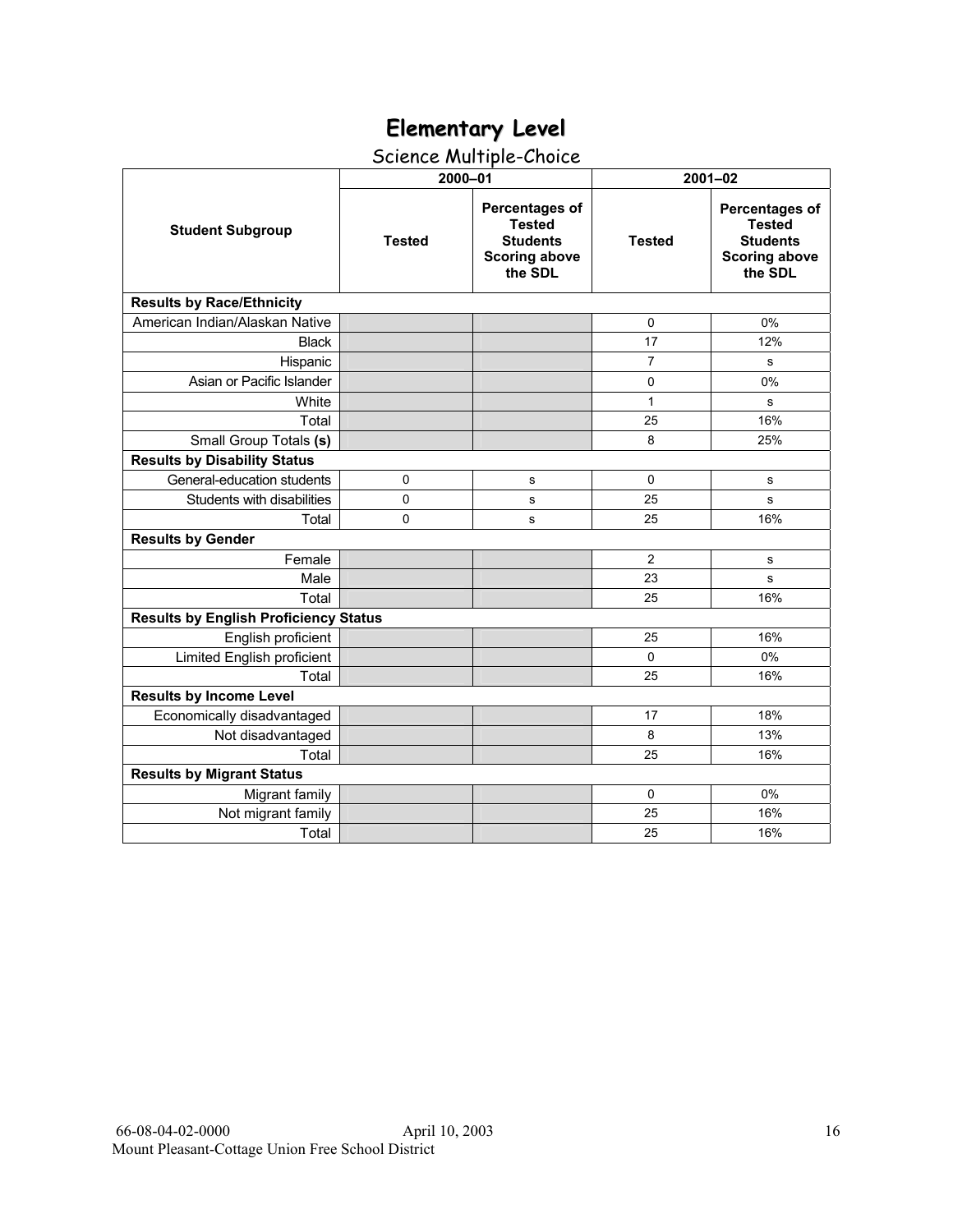English Language Arts

|                                              |               |         | 2000-01                                                           |    | $2001 - 02$   |             |                                                                   |    |  |
|----------------------------------------------|---------------|---------|-------------------------------------------------------------------|----|---------------|-------------|-------------------------------------------------------------------|----|--|
| <b>Student Subgroup</b>                      | <b>Tested</b> |         | <b>Percentages of Tested</b><br><b>Students Scoring at Levels</b> |    | <b>Tested</b> |             | <b>Percentages of Tested</b><br><b>Students Scoring at Levels</b> |    |  |
|                                              |               | $2 - 4$ | $3 - 4$                                                           | 4  |               | $2 - 4$     | $3 - 4$                                                           | 4  |  |
| <b>Results by Race/Ethnicity</b>             |               |         |                                                                   |    |               |             |                                                                   |    |  |
| American Indian/Alaskan Native               | $\mathbf 0$   | 0%      | 0%                                                                | 0% | $\Omega$      | 0%          | 0%                                                                | 0% |  |
| <b>Black</b>                                 | 17            | 12%     | 0%                                                                | 0% | 27            | 33%         | 0%                                                                | 0% |  |
| Hispanic                                     | 9             | s       | s                                                                 | s  | 17            | 47%         | 0%                                                                | 0% |  |
| Asian or Pacific Islander                    | 0             | 0%      | 0%                                                                | 0% | 0             | 0%          | 0%                                                                | 0% |  |
| White                                        | 1             | s       | ${\bf s}$                                                         | s  | 6             | 50%         | 0%                                                                | 0% |  |
| Total                                        | 27            | 33%     | 4%                                                                | 0% | 50            | 40%         | 0%                                                                | 0% |  |
| Small Group Totals (s)                       | 10            | 70%     | 10%                                                               | 0% | $\Omega$      | 0%          | 0%                                                                | 0% |  |
| <b>Results by Disability Status</b>          |               |         |                                                                   |    |               |             |                                                                   |    |  |
| General-education students                   | $\Omega$      | s       | s                                                                 | s  | 0             | s           | s                                                                 | s  |  |
| Students with disabilities                   | 27            | s       | s                                                                 | s  | 50            | s           | s                                                                 | s  |  |
| Total                                        | 27            | 33%     | 4%                                                                | 0% | 50            | 40%         | 0%                                                                | 0% |  |
| <b>Results by Gender</b>                     |               |         |                                                                   |    |               |             |                                                                   |    |  |
| Female                                       | 7             | 57%     | 14%                                                               | 0% | 17            | 41%         | 0%                                                                | 0% |  |
| Male                                         | 20            | 25%     | 0%                                                                | 0% | 33            | 39%         | 0%                                                                | 0% |  |
| Total                                        | 27            | 33%     | 4%                                                                | 0% | 50            | 40%         | 0%                                                                | 0% |  |
| <b>Results by English Proficiency Status</b> |               |         |                                                                   |    |               |             |                                                                   |    |  |
| English proficient                           | 27            | 33%     | 4%                                                                | 0% | 50            | 40%         | 0%                                                                | 0% |  |
| Limited English proficient                   | 0             | 0%      | 0%                                                                | 0% | $\mathbf 0$   | 0%          | 0%                                                                | 0% |  |
| Total                                        | 27            | 33%     | 4%                                                                | 0% | 50            | 40%         | 0%                                                                | 0% |  |
| <b>Results by Income Level</b>               |               |         |                                                                   |    |               |             |                                                                   |    |  |
| Economically disadvantaged                   | 27            | s       | ${\bf s}$                                                         | s  | 50            | $\mathbf s$ | s                                                                 | s  |  |
| Not disadvantaged                            | 0             | s       | s                                                                 | s  | 0             | s           | s                                                                 | s  |  |
| Total                                        | 27            | 33%     | 4%                                                                | 0% | 50            | 40%         | 0%                                                                | 0% |  |
| <b>Results by Migrant Status</b>             |               |         |                                                                   |    |               |             |                                                                   |    |  |
| Migrant family                               | 0             | 0%      | 0%                                                                | 0% | 0             | 0%          | 0%                                                                | 0% |  |
| Not migrant family                           | 27            | 33%     | 4%                                                                | 0% | 50            | 40%         | 0%                                                                | 0% |  |
| Total                                        | 27            | 33%     | 4%                                                                | 0% | 50            | 40%         | 0%                                                                | 0% |  |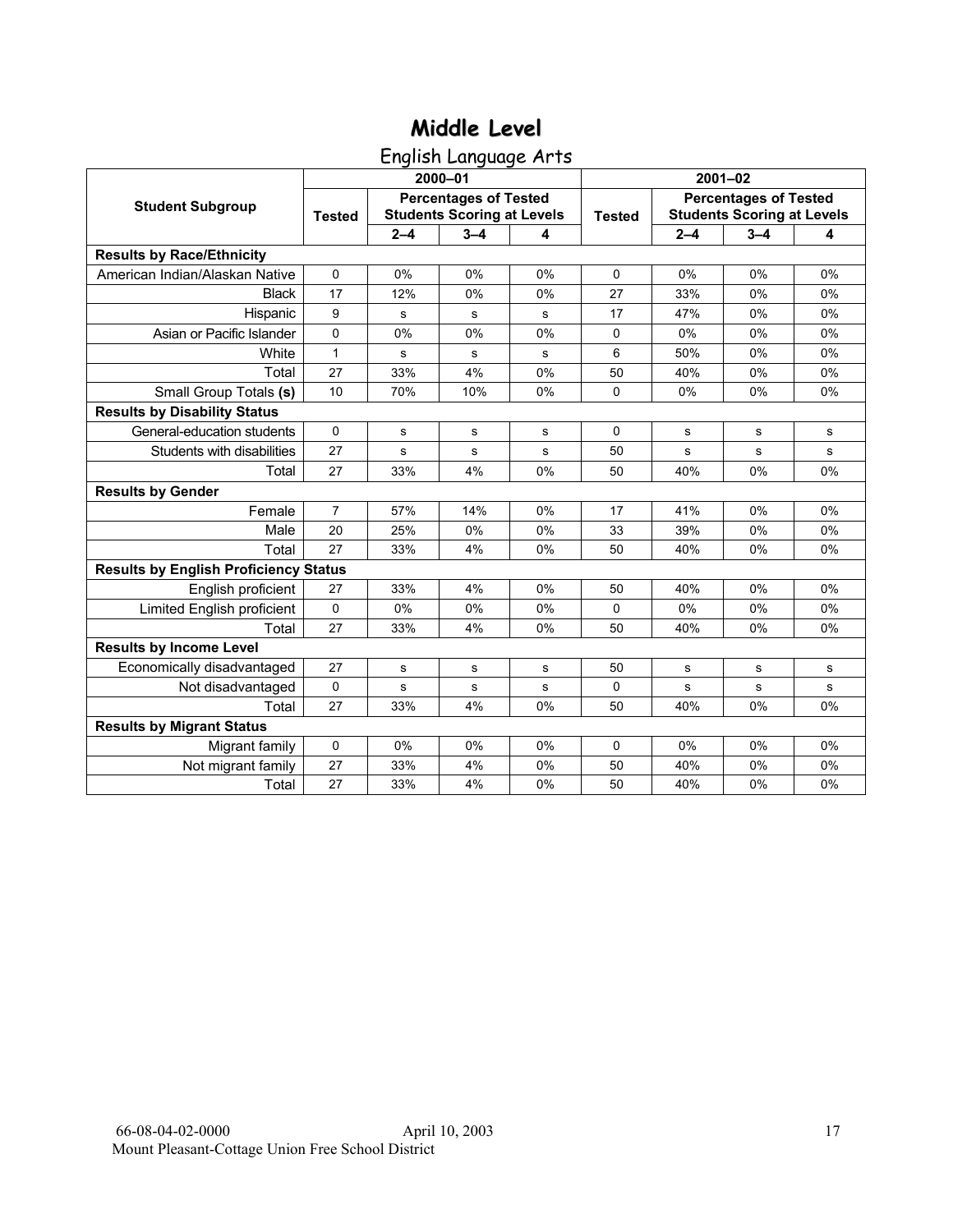#### Mathematics

|                                              |               |         | 2000-01                                                           |    | $2001 - 02$   |         |                                                                   |    |  |
|----------------------------------------------|---------------|---------|-------------------------------------------------------------------|----|---------------|---------|-------------------------------------------------------------------|----|--|
| <b>Student Subgroup</b>                      | <b>Tested</b> |         | <b>Percentages of Tested</b><br><b>Students Scoring at Levels</b> |    | <b>Tested</b> |         | <b>Percentages of Tested</b><br><b>Students Scoring at Levels</b> |    |  |
|                                              |               | $2 - 4$ | $3 - 4$                                                           | 4  |               | $2 - 4$ | $3 - 4$                                                           | 4  |  |
| <b>Results by Race/Ethnicity</b>             |               |         |                                                                   |    |               |         |                                                                   |    |  |
| American Indian/Alaskan Native               | $\Omega$      | 0%      | 0%                                                                | 0% | $\Omega$      | 0%      | 0%                                                                | 0% |  |
| <b>Black</b>                                 | 21            | 24%     | 0%                                                                | 0% | 36            | 11%     | 3%                                                                | 0% |  |
| Hispanic                                     | 9             | s       | s                                                                 | s  | 21            | 29%     | 0%                                                                | 0% |  |
| Asian or Pacific Islander                    | 0             | 0%      | 0%                                                                | s  | 0             | 0%      | 0%                                                                | 0% |  |
| White                                        | 1             | s       | ${\bf s}$                                                         | s  | 6             | 17%     | 0%                                                                | 0% |  |
| Total                                        | 31            | 35%     | 6%                                                                | 0% | 63            | 17%     | 2%                                                                | 0% |  |
| Small Group Totals (s)                       | 10            | 60%     | 20%                                                               | 0% | 0             | 0%      | 0%                                                                | 0% |  |
| <b>Results by Disability Status</b>          |               |         |                                                                   |    |               |         |                                                                   |    |  |
| General-education students                   | $\Omega$      | s       | s                                                                 | s  | $\Omega$      | s       | s                                                                 | s  |  |
| Students with disabilities                   | 31            | s       | s                                                                 | s  | 63            | s       | s                                                                 | s  |  |
| Total                                        | 31            | 35%     | 6%                                                                | 0% | 63            | 17%     | 2%                                                                | 0% |  |
| <b>Results by Gender</b>                     |               |         |                                                                   |    |               |         |                                                                   |    |  |
| Female                                       | 9             | 56%     | 22%                                                               | 0% | 20            | 25%     | 5%                                                                | 0% |  |
| Male                                         | 22            | 27%     | 0%                                                                | 0% | 43            | 14%     | 0%                                                                | 0% |  |
| Total                                        | 31            | 35%     | 6%                                                                | 0% | 63            | 17%     | 2%                                                                | 0% |  |
| <b>Results by English Proficiency Status</b> |               |         |                                                                   |    |               |         |                                                                   |    |  |
| English proficient                           | 31            | 35%     | 6%                                                                | 0% | 63            | 17%     | 2%                                                                | 0% |  |
| Limited English proficient                   | 0             | 0%      | 0%                                                                | 0% | $\Omega$      | 0%      | 0%                                                                | 0% |  |
| Total                                        | 31            | 35%     | 6%                                                                | 0% | 63            | 17%     | 2%                                                                | 0% |  |
| <b>Results by Income Level</b>               |               |         |                                                                   |    |               |         |                                                                   |    |  |
| Economically disadvantaged                   | 31            | s       | s                                                                 | s  | 63            | s       | s                                                                 | s  |  |
| Not disadvantaged                            |               | s       | s                                                                 | s  | $\Omega$      | s       | s                                                                 | s  |  |
| Total                                        | 31            | 35%     | 6%                                                                | 0% | 63            | 17%     | 2%                                                                | 0% |  |
| <b>Results by Migrant Status</b>             |               |         |                                                                   |    |               |         |                                                                   |    |  |
| Migrant family                               | 0             | 0%      | 0%                                                                | 0% | 0             | 0%      | 0%                                                                | 0% |  |
| Not migrant family                           | 31            | 35%     | 6%                                                                | 0% | 63            | 17%     | 2%                                                                | 0% |  |
| Total                                        | 31            | 35%     | 6%                                                                | 0% | 63            | 17%     | 2%                                                                | 0% |  |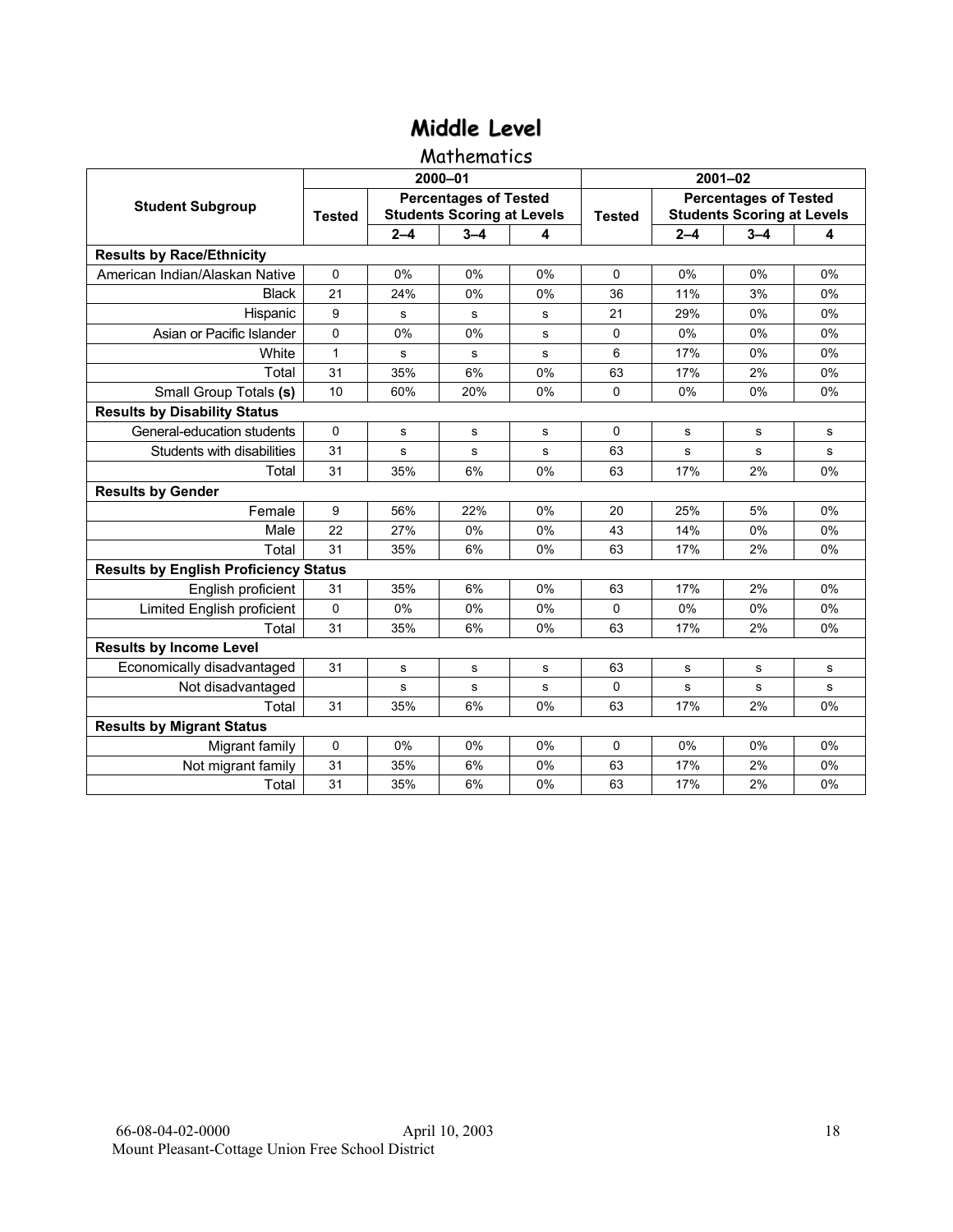#### Science

|                                              |               |         | $2001 - 02$                       |     |
|----------------------------------------------|---------------|---------|-----------------------------------|-----|
| <b>Student Subgroup</b>                      |               |         | <b>Percentages of Tested</b>      |     |
|                                              | <b>Tested</b> |         | <b>Students Scoring at Levels</b> |     |
|                                              |               | $2 - 4$ | $3 - 4$                           | 4   |
| <b>Results by Race/Ethnicity</b>             |               |         |                                   |     |
| American Indian/Alaskan Native               | 0             | 0%      | 0%                                | 0%  |
| <b>Black</b>                                 | 34            | 38%     | 32%                               | 9%  |
| Hispanic                                     | 20            | 50%     | 50%                               | 20% |
| Asian or Pacific Islander                    | $\mathbf 0$   | 0%      | 0%                                | 0%  |
| White                                        | 6             | 83%     | 67%                               | 17% |
| Total                                        | 60            | 47%     | 42%                               | 13% |
| Small Group Totals (s)                       | 0             | 0%      | 0%                                | 0%  |
| <b>Results by Disability Status</b>          |               |         |                                   |     |
| General-education students                   | 1             | s       | s                                 | s   |
| Students with disabilities                   | 59            | s       | s                                 | s   |
| Total                                        | 60            | 47%     | 42%                               | 13% |
| <b>Results by Gender</b>                     |               |         |                                   |     |
| Female                                       | 20            | 50%     | 50%                               | 10% |
| Male                                         | 40            | 45%     | 38%                               | 15% |
| Total                                        | 60            | 47%     | 42%                               | 13% |
| <b>Results by English Proficiency Status</b> |               |         |                                   |     |
| English proficient                           | 60            | 47%     | 42%                               | 13% |
| Limited English proficient                   | $\Omega$      | 0%      | 0%                                | 0%  |
| Total                                        | 60            | 47%     | 42%                               | 13% |
| <b>Results by Income Level</b>               |               |         |                                   |     |
| Economically disadvantaged                   | 59            | s       | s                                 | s   |
| Not disadvantaged                            | 1             | s       | s                                 | s   |
| Total                                        | 60            | 47%     | 42%                               | 13% |
| <b>Results by Migrant Status</b>             |               |         |                                   |     |
| Migrant family                               | $\mathbf 0$   | 0%      | 0%                                | 0%  |
| Not migrant family                           | 60            | 47%     | 42%                               | 13% |
| Total                                        | 60            | 47%     | 42%                               | 13% |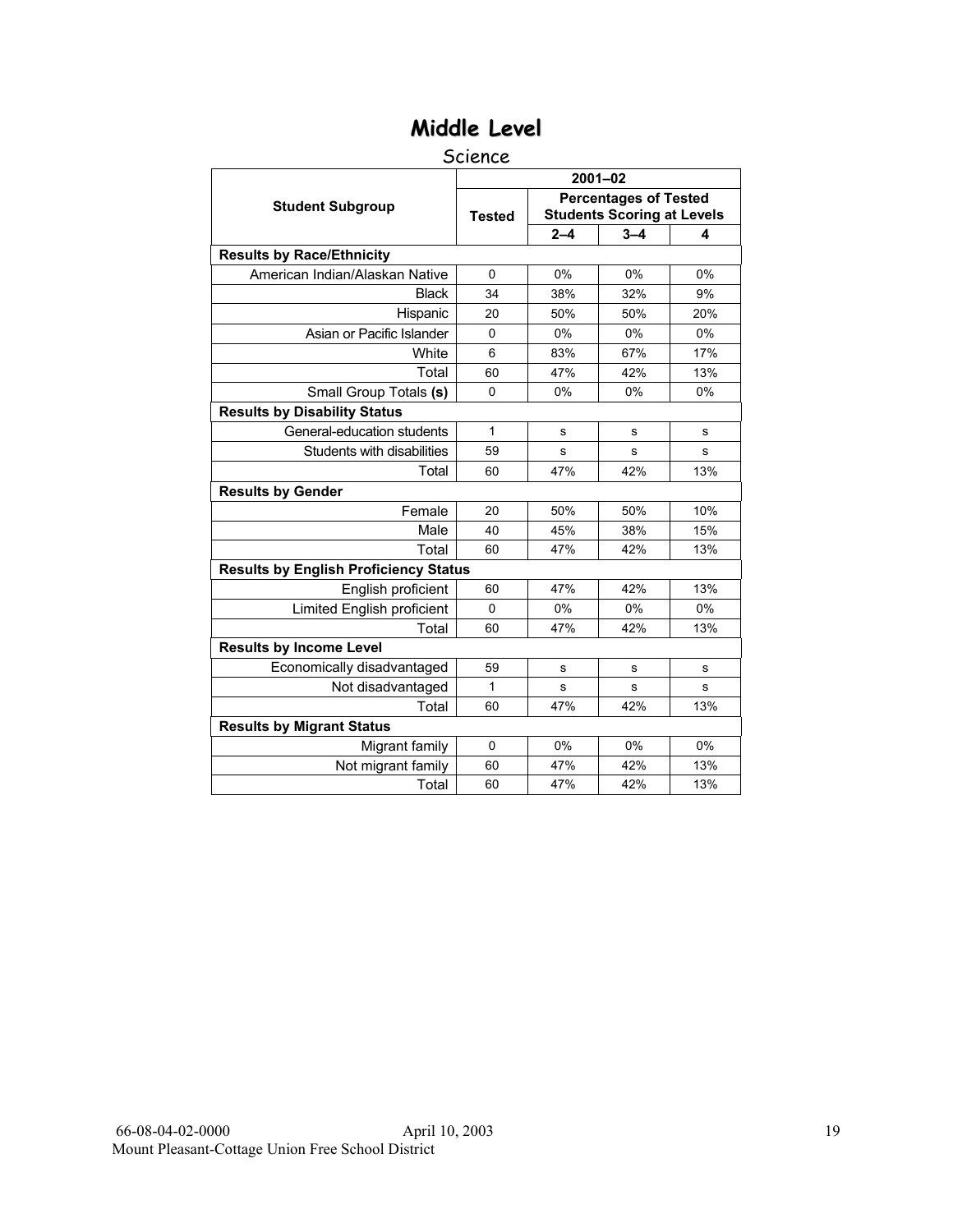## **1997 and 1998 High School Cohorts**

General-education students who first entered ninth grade in 1997 or 1998 must score 55 or higher on Regents English and mathematics examinations to graduate. During the phase-in of the Regents examination graduation requirements, all students (with district board of education approval) may qualify for a local diploma by earning a score of 55–64 on the required Regents examinations; a score of 65 or higher is required for a Regents diploma. Students with disabilities and certain students with a Section 504 Accomodation Plan may qualify for a local diploma by passing Regents competency tests. The Department did not collect data for the 1997 cohort aggregated by race/ethnicity, gender, income level, or migrant status. It did not collect mathematics data aggregated by English proficiency status.

| aller Four years of Filgh School             |                 |                |             |                          |                |                 |        |                          |             |                |
|----------------------------------------------|-----------------|----------------|-------------|--------------------------|----------------|-----------------|--------|--------------------------|-------------|----------------|
|                                              |                 |                | 1997 Cohort |                          |                |                 |        | 1998 Cohort              |             |                |
|                                              |                 |                |             | <b>Count of Students</b> | <b>Percent</b> |                 |        | <b>Count of Students</b> |             | <b>Percent</b> |
|                                              |                 |                | by Score    |                          | <b>Meeting</b> | <b>Students</b> |        | by Score                 |             | <b>Meeting</b> |
| <b>Student Subgroup</b>                      | <b>Students</b> | <b>Regents</b> |             | Pass-                    | Gradu-         | in              |        | <b>Regents</b>           | Pass-       | Gradua-        |
|                                              | in Cohort       | $55 -$         | $65 -$      | ed                       | ation          | Cohort          | $55 -$ | $65-$                    | ed          | tion           |
|                                              |                 | 64             | 100         | <b>RCTs</b>              | Require-       |                 | 64     | 100                      | <b>RCTs</b> | Require-       |
|                                              |                 |                |             |                          | ment           |                 |        |                          |             | ment           |
| <b>Results by Race/Ethnicity</b>             |                 |                |             |                          |                |                 |        |                          |             |                |
| American Indian/Alaskan Native               |                 |                |             |                          |                | 0               | N/A    | N/A                      | N/A         | N/A            |
| <b>Black</b>                                 |                 |                |             |                          |                | 0               | N/A    | N/A                      | N/A         | N/A            |
| Hispanic                                     |                 |                |             |                          |                | 0               | N/A    | N/A                      | N/A         | N/A            |
| Asian or Pacific Islander                    |                 |                |             |                          |                | 0               | N/A    | N/A                      | N/A         | N/A            |
| White                                        |                 |                |             |                          |                | 0               | N/A    | N/A                      | N/A         | N/A            |
| Total                                        |                 |                |             |                          |                |                 |        |                          |             |                |
| Small Group Totals (s)                       |                 |                |             |                          |                |                 |        |                          |             |                |
| <b>Results by Disability Status</b>          |                 |                |             |                          |                |                 |        |                          |             |                |
| General-education students                   | $\mathbf 0$     | $\mathbf 0$    | 0           | 0                        |                | 0               | N/A    | N/A                      | N/A         | N/A            |
| Students with disabilities                   | 40              | 14             | 16          | $\overline{2}$           | 80%            | 0               | N/A    | N/A                      | N/A         | N/A            |
| Total                                        | 40              | 14             | 16          | $\overline{2}$           | 80%            |                 |        |                          |             |                |
| <b>Results by Gender</b>                     |                 |                |             |                          |                |                 |        |                          |             |                |
| Female                                       |                 |                |             |                          |                | 0               | N/A    | N/A                      | N/A         | N/A            |
| Male                                         |                 |                |             |                          |                | 0               | N/A    | N/A                      | N/A         | N/A            |
| Total                                        |                 |                |             |                          |                |                 |        |                          |             |                |
| <b>Results by English Proficiency Status</b> |                 |                |             |                          |                |                 |        |                          |             |                |
| English proficient                           | 40              | 14             | 16          | $\overline{c}$           | 80%            | 0               | N/A    | N/A                      | N/A         | N/A            |
| Limited English proficient                   | 0               | $\mathbf 0$    | $\mathbf 0$ | 0                        | 0%             | 0               | N/A    | N/A                      | N/A         | N/A            |
| Total                                        | 40              | 14             | 16          | $\overline{2}$           | 80%            |                 |        |                          |             |                |
| <b>Results by Income Level</b>               |                 |                |             |                          |                |                 |        |                          |             |                |
| Economically disadvantaged                   |                 |                |             |                          |                | 0               | N/A    | N/A                      | N/A         | N/A            |
| Not disadvantaged                            |                 |                |             |                          |                | 0               | N/A    | N/A                      | N/A         | N/A            |
| Total                                        |                 |                |             |                          |                |                 |        |                          |             |                |
| <b>Results by Migrant Status</b>             |                 |                |             |                          |                |                 |        |                          |             |                |
| Migrant family                               |                 |                |             |                          |                | 0               | N/A    | N/A                      | N/A         | N/A            |
| Not migrant family                           |                 |                |             |                          |                | 0               | N/A    | N/A                      | N/A         | N/A            |
| Total                                        |                 |                |             |                          |                |                 |        |                          |             |                |

#### **Performance on the English Assessment Requirement for Graduation after Four Years of High School**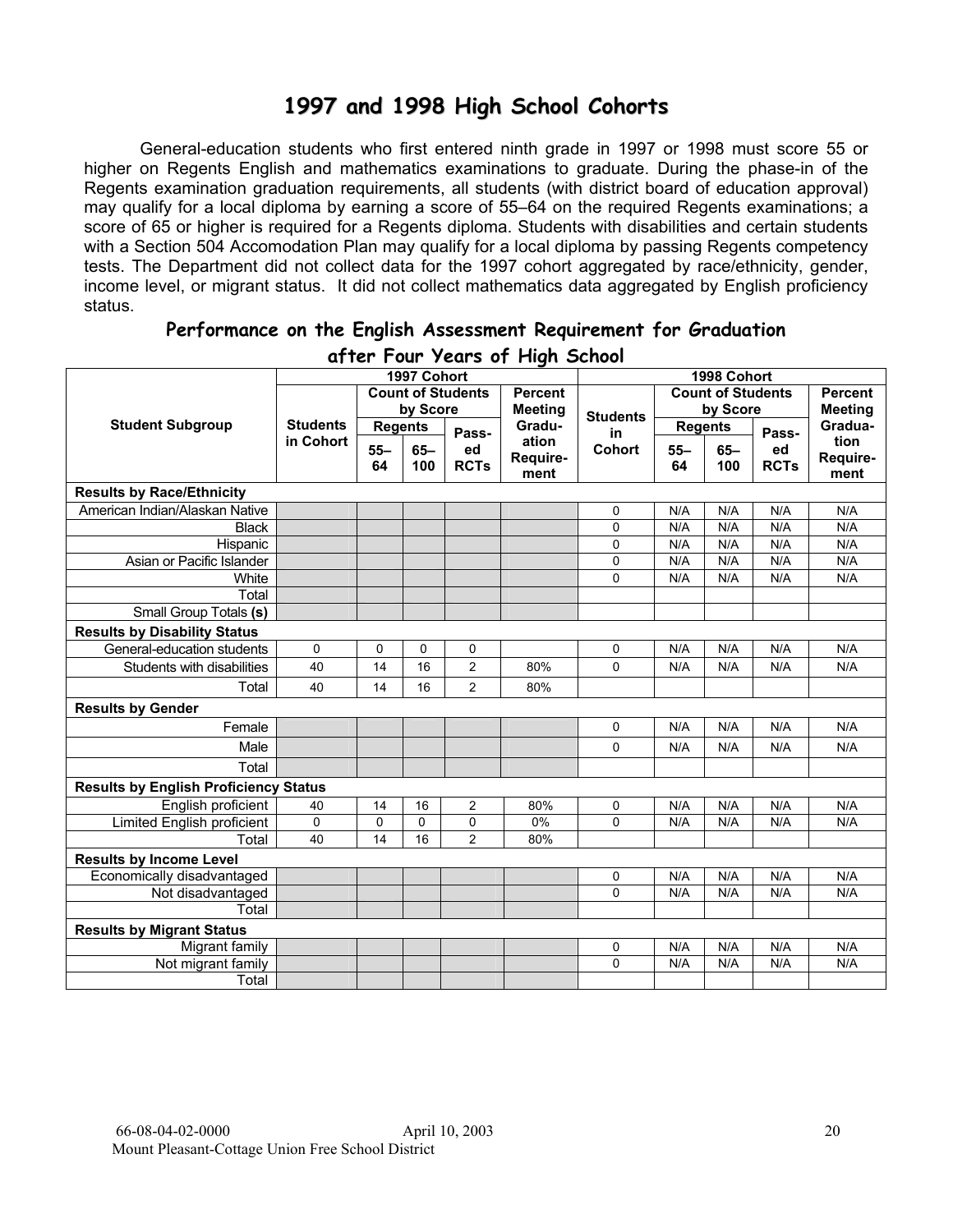# **Performance on the Mathematics Assessment Requirement**

|                                              | TOP OPERATION OF THE TOUR YEARS OF FIIGHT OCHOOL |                |                |                          |                 |             |                          |                |                |                |
|----------------------------------------------|--------------------------------------------------|----------------|----------------|--------------------------|-----------------|-------------|--------------------------|----------------|----------------|----------------|
|                                              |                                                  |                | 1997 Cohort    |                          |                 | 1998 Cohort |                          |                |                |                |
|                                              |                                                  |                |                | <b>Count of Students</b> | <b>Percent</b>  |             | <b>Count of Students</b> |                |                | <b>Percent</b> |
|                                              |                                                  | by Score       |                | <b>Meeting</b>           | <b>Students</b> | by Score    |                          |                | <b>Meeting</b> |                |
| <b>Student Subgroup</b>                      | <b>Students</b>                                  | <b>Regents</b> |                | Pass-                    | Gradu-          | in          |                          | <b>Regents</b> | Pass-          | Gradua-        |
|                                              | in Cohort                                        | $55 -$         | $65 -$         | ed                       | ation           | Cohort      | $55 -$                   | $65-$          | ed             | tion           |
|                                              |                                                  | 64             | 100            | <b>RCTs</b>              | Require-        |             | 64                       | 100            | <b>RCTs</b>    | Require-       |
|                                              |                                                  |                |                |                          | ment            |             |                          |                |                | ment           |
| <b>Results by Race/Ethnicity</b>             |                                                  |                |                |                          |                 |             |                          |                |                |                |
| American Indian/Alaskan Native               |                                                  |                |                |                          |                 | 0           | N/A                      | N/A            | N/A            | N/A            |
| <b>Black</b>                                 |                                                  |                |                |                          |                 | 0           | N/A                      | N/A            | N/A            | N/A            |
| Hispanic                                     |                                                  |                |                |                          |                 | 0           | N/A                      | N/A            | N/A            | N/A            |
| Asian or Pacific Islander                    |                                                  |                |                |                          |                 | 0           | N/A                      | N/A            | N/A            | N/A            |
| White                                        |                                                  |                |                |                          |                 | 0           | N/A                      | N/A            | N/A            | N/A            |
| Total                                        |                                                  |                |                |                          |                 |             |                          |                |                |                |
| Small Group Totals (s)                       |                                                  |                |                |                          |                 |             |                          |                |                |                |
| <b>Results by Disability Status</b>          |                                                  |                |                |                          |                 |             |                          |                |                |                |
| General-education students                   | 0                                                | 0              | 0              | 0                        |                 | $\mathbf 0$ | N/A                      | N/A            | N/A            | N/A            |
| Students with disabilities                   | 40                                               | $\overline{4}$ | $\overline{4}$ | 30                       | 95%             | $\Omega$    | N/A                      | N/A            | N/A            | N/A            |
| Total                                        | 40                                               | 4              | 4              | 30                       | 95%             |             |                          |                |                |                |
| <b>Results by Gender</b>                     |                                                  |                |                |                          |                 |             |                          |                |                |                |
| Female                                       |                                                  |                |                |                          |                 | 0           | N/A                      | N/A            | N/A            | N/A            |
| Male                                         |                                                  |                |                |                          |                 | 0           | N/A                      | N/A            | N/A            | N/A            |
| Total                                        |                                                  |                |                |                          |                 |             |                          |                |                |                |
| <b>Results by English Proficiency Status</b> |                                                  |                |                |                          |                 |             |                          |                |                |                |
| English proficient                           |                                                  |                |                |                          |                 | 0           | N/A                      | N/A            | N/A            | N/A            |
| <b>Limited English proficient</b>            |                                                  |                |                |                          |                 | $\Omega$    | N/A                      | N/A            | N/A            | N/A            |
| Total                                        |                                                  |                |                |                          |                 |             |                          |                |                |                |
| <b>Results by Income Level</b>               |                                                  |                |                |                          |                 |             |                          |                |                |                |
| Economically disadvantaged                   |                                                  |                |                |                          |                 | 0           | N/A                      | N/A            | N/A            | N/A            |
| Not disadvantaged                            |                                                  |                |                |                          |                 | 0           | N/A                      | N/A            | N/A            | N/A            |
| Total                                        |                                                  |                |                |                          |                 |             |                          |                |                |                |
| <b>Results by Migrant Status</b>             |                                                  |                |                |                          |                 |             |                          |                |                |                |
| Migrant family                               |                                                  |                |                |                          |                 | 0           | N/A                      | N/A            | N/A            | N/A            |
| Not migrant family                           |                                                  |                |                |                          |                 | 0           | N/A                      | N/A            | N/A            | N/A            |
| Total                                        |                                                  |                |                |                          |                 |             |                          |                |                |                |

## **for Graduation after Four Years of High School**